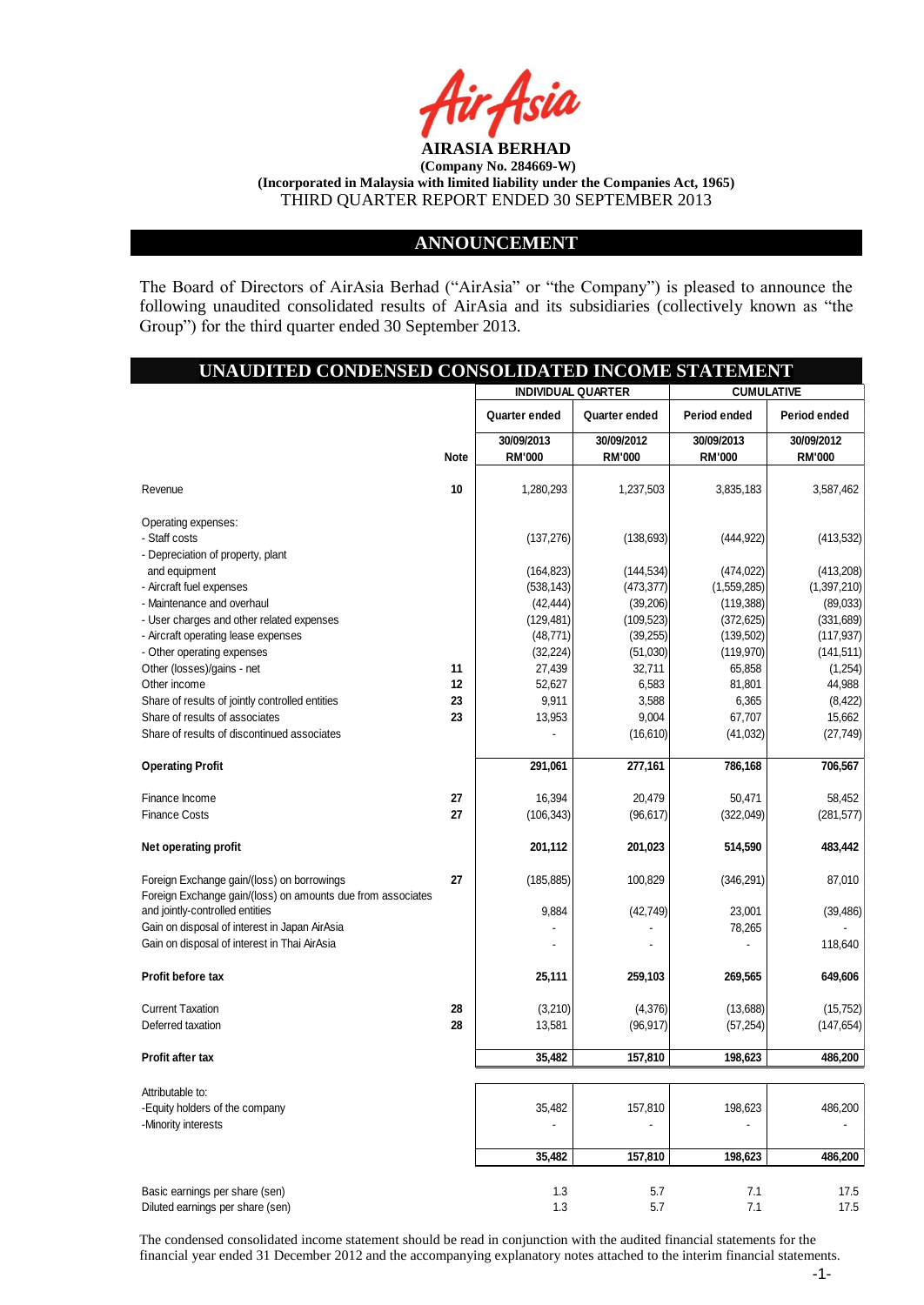ia

## **UNAUDITED CONDENSED CONSOLIDATED STATEMENT OF COMPREHENSIVE INCOME**

|                                                                                                   |             |                             | <b>INDIVIDUAL QUARTER</b>   |                             | <b>CUMULATIVE</b>           |
|---------------------------------------------------------------------------------------------------|-------------|-----------------------------|-----------------------------|-----------------------------|-----------------------------|
|                                                                                                   |             | <b>Quarter ended</b>        | Quarter ended               | Period ended                | Period ended                |
|                                                                                                   | <b>Note</b> | 30/09/2013<br><b>RM'000</b> | 30/09/2012<br><b>RM'000</b> | 30/09/2013<br><b>RM'000</b> | 30/09/2012<br><b>RM'000</b> |
| Profit for the period                                                                             |             | 35,482                      | 157,810                     | 198,623                     | 486,200                     |
| Other comprehensive income<br>Available-for-sale financial assets<br>Cash flow hedges             | 13          | 119,542<br>74,827           | 45,787                      | 314,244<br>121,517          | 18,448                      |
| Foreign currency translation differences                                                          |             |                             |                             |                             |                             |
| Total comprehensive income<br>for the period                                                      |             | 229,851                     | 203,597                     | 634,384                     | 504,648                     |
| Total comprehensive income attributable to:<br>Equity holders of the company<br>Minority Interest |             | 229,851                     | 203,597                     | 634,384                     | 504,648                     |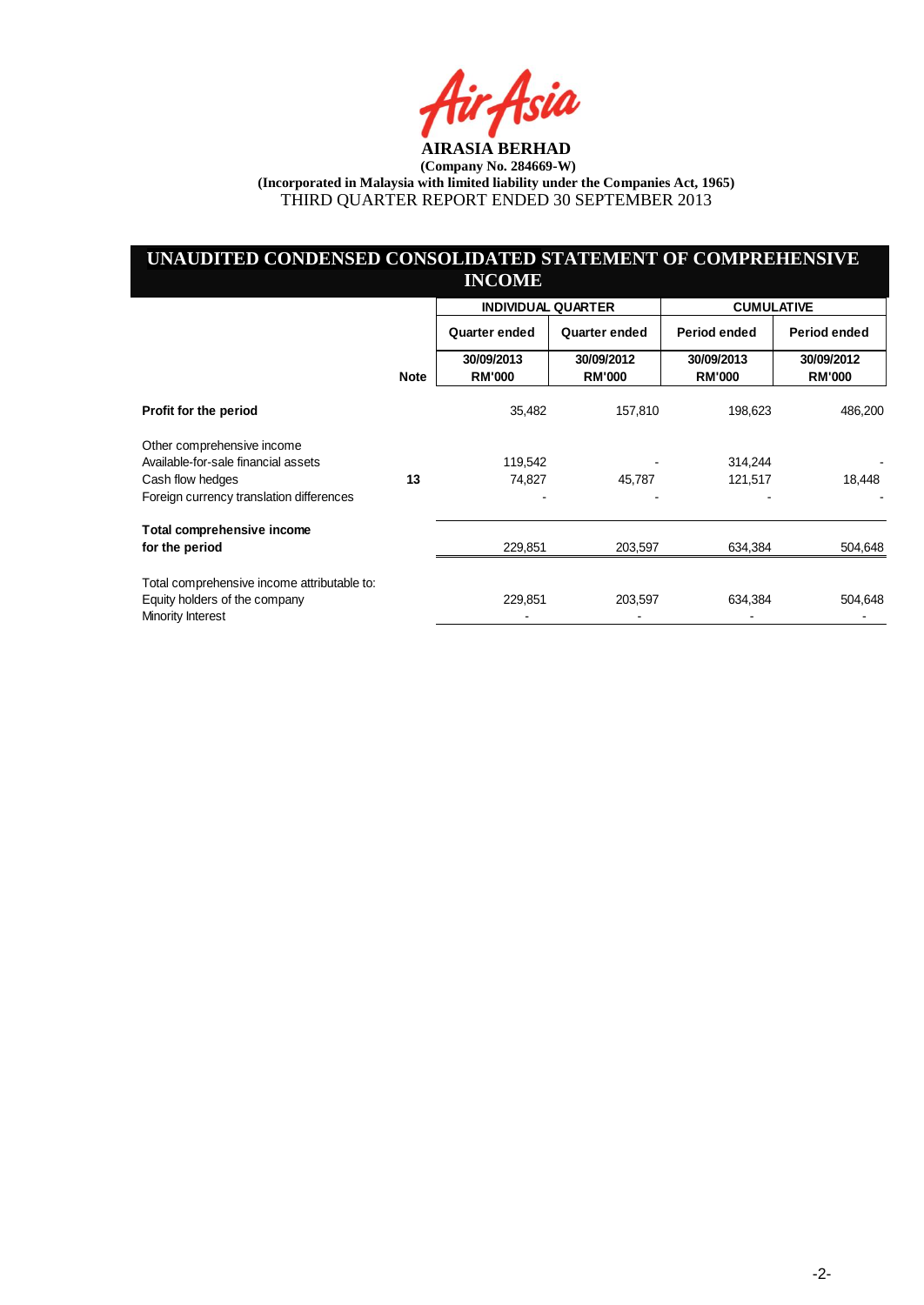tir Asia

# **UNAUDITED CONDENSED CONSOLIDATED CASH FLOW STATEMENTS**

|                                                                                                                                                                                                                                                                                                                                                                                                                                                                                                                                                                       | <b>PERIOD ENDED</b>                                                                                                                                      | <b>YEAR ENDED</b>                                                                                                                                     |
|-----------------------------------------------------------------------------------------------------------------------------------------------------------------------------------------------------------------------------------------------------------------------------------------------------------------------------------------------------------------------------------------------------------------------------------------------------------------------------------------------------------------------------------------------------------------------|----------------------------------------------------------------------------------------------------------------------------------------------------------|-------------------------------------------------------------------------------------------------------------------------------------------------------|
|                                                                                                                                                                                                                                                                                                                                                                                                                                                                                                                                                                       | 30/09/2013<br><b>RM'000</b>                                                                                                                              | 31/12/2012<br><b>RM'000</b>                                                                                                                           |
| <b>CASH FLOWS FROM OPERATING ACTIVITIES</b>                                                                                                                                                                                                                                                                                                                                                                                                                                                                                                                           |                                                                                                                                                          |                                                                                                                                                       |
| Profit before taxation                                                                                                                                                                                                                                                                                                                                                                                                                                                                                                                                                | 269,565                                                                                                                                                  | 962,556                                                                                                                                               |
| Adjustments:<br>Property, plant and equipment<br>- Depreciation<br>- Gain on disposal<br>- Gain on disposal and fair value of interest in Thai AirAsia<br>- Gain on fair value of interest in AirAsia Japan<br>Fair value (gains)/losses on derivative financial intruments<br>Share of results of jointly-controlled entities<br>Share of results of associates<br>Net unrealised foreign exchange (gain)/loss<br>Interest expense<br>Interest income<br><b>Changes in working capital</b><br>Inventories<br>Receivables and prepayments<br>Trade and other payables | 474,022<br>(3,037)<br>(78, 265)<br>(248, 225)<br>(6, 365)<br>(26, 675)<br>506,480<br>322,049<br>(50, 471)<br>1,159,078<br>(647)<br>127,269<br>(191, 322) | 567,176<br>(9,328)<br>(118, 639)<br>95,308<br>2,899<br>(1,329)<br>(205, 524)<br>378,808<br>(79, 391)<br>1,592,536<br>(3,995)<br>(268, 116)<br>315,856 |
| Intercompany balances<br><b>Cash generated from operations</b>                                                                                                                                                                                                                                                                                                                                                                                                                                                                                                        | (95,334)<br>999,044                                                                                                                                      | 28,948<br>1,665,229                                                                                                                                   |
| Interest paid<br>Interest received<br>Tax paid<br>Net cash from operating activities                                                                                                                                                                                                                                                                                                                                                                                                                                                                                  | (322, 049)<br>50,471<br>(6,652)<br>720,814                                                                                                               | (378, 808)<br>79,391<br>(10, 856)<br>1,354,956                                                                                                        |
| <b>CASH FLOWS FROM INVESTING ACTIVITIES</b><br>Property, plant and equipment<br>- Additions<br>- Proceeds from disposal<br>Investment in an associate<br>Purchase of available-for-sale financial asset<br>Deposit on aircraft purchase                                                                                                                                                                                                                                                                                                                               | (1,055,544)<br>4,491<br>37,233<br>(63, 194)                                                                                                              | (1,772,597)<br>15,170<br>(16,608)<br>(32, 756)<br>(128,740)                                                                                           |
| Net cash used in investing activities                                                                                                                                                                                                                                                                                                                                                                                                                                                                                                                                 | (1,077,014)                                                                                                                                              | (1,935,531)                                                                                                                                           |
| <b>CASH FLOWS FROM FINANCING FACILITIES</b><br>Proceeds from allotment of shares<br>Proceeds from borrowings<br>Dividend paid<br>Repayment of borrowings<br>Deposits pledged as securities<br>Net cash from / (used in) financing activities                                                                                                                                                                                                                                                                                                                          | 1,207<br>1,262,946<br>(667, 214)<br>(992, 674)<br>(697)<br>(396, 432)                                                                                    | 1,967<br>1,533,298<br>(138, 957)<br>(662, 376)<br>(1,094)<br>732,838                                                                                  |
| <b>NET INCREASE FOR THE</b>                                                                                                                                                                                                                                                                                                                                                                                                                                                                                                                                           |                                                                                                                                                          |                                                                                                                                                       |
| <b>FINANCIAL PERIOD/YEAR</b><br><b>CASH AND CASH EQUIVALENTS AT BEGINNING</b><br>OF THE FINANCIAL PERIOD                                                                                                                                                                                                                                                                                                                                                                                                                                                              | (752, 632)<br>2,219,243                                                                                                                                  | 152,263<br>2,092,616                                                                                                                                  |
| <b>CURRENCY TRANSLATION</b><br><b>DIFFERENCES</b><br>CASH AND CASH EQUIVALENTS AT END OF                                                                                                                                                                                                                                                                                                                                                                                                                                                                              |                                                                                                                                                          | (25, 636)                                                                                                                                             |
| <b>FINANCIAL PERIOD*</b>                                                                                                                                                                                                                                                                                                                                                                                                                                                                                                                                              | 1,466,611                                                                                                                                                | 2,219,243                                                                                                                                             |
|                                                                                                                                                                                                                                                                                                                                                                                                                                                                                                                                                                       |                                                                                                                                                          |                                                                                                                                                       |

\* The balance at end of financial period excludes fixed deposits of RM14.19 million (31/12/12: RM13.49 million) pledged with licensed banks as securities for banking facilities granted to the Company

This Condensed Consolidated Cash Flow Statement should be read in conjunction with the Annual Financial Statements for the financial year ended 31 December 2012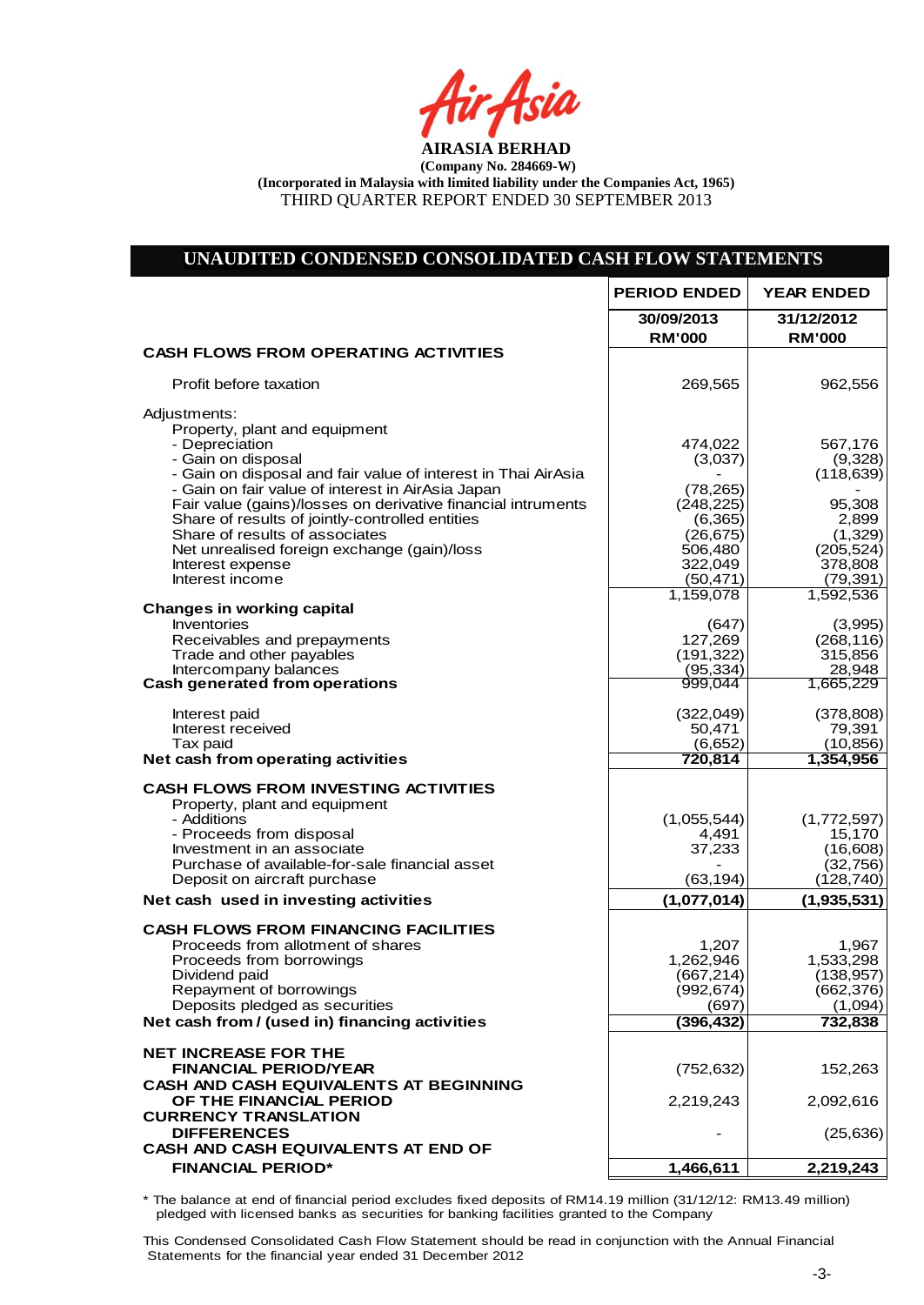tir Asia

# **UNAUDITED CONDENSED CONSOLIDATED STATEMENT OF FINANCIAL POSITION**

|                                               |             | <b>AS AT</b>                | <b>AS AT</b>                |
|-----------------------------------------------|-------------|-----------------------------|-----------------------------|
|                                               |             |                             |                             |
|                                               |             | 30/09/2013<br><b>RM'000</b> | 31/12/2012<br><b>RM'000</b> |
|                                               | <b>Note</b> |                             |                             |
| <b>NON CURRENT ASSETS</b>                     |             |                             |                             |
| Property, plant and equipment                 | 15          | 10,366,098                  | 9,786,030                   |
| Investment in associates                      | 23          | 218,944                     | 162,844                     |
| Investment in a jointly controlled entity     | 23          | 127,120                     | 120,755                     |
| <b>AFS Financial Assets</b>                   |             | 623,036                     | 308,792                     |
| Goodwill                                      |             | 7,334                       | 7,334                       |
| Deferred tax assets                           |             | 304,141                     | 361,396                     |
| Receivables and prepayments                   |             |                             | 28,141                      |
| Deposit on aircraft purchase                  |             | 548,120                     | 483,795                     |
| Amounts due from an associate                 |             | 460,613                     | 449,578                     |
| <b>Derivative Financial Instruments</b>       | 33          | 186,164                     | 37,673                      |
|                                               |             | 12,841,570                  | 11,746,338                  |
| <b>CURRENT ASSETS</b>                         |             |                             |                             |
| <b>Inventories</b>                            |             | 24,372                      | 23,725                      |
| Receivables and prepayments                   |             | 1,274,829                   | 1,357,094                   |
| Amounts due from a jointly controlled entity  |             | 5,748                       | 10,765                      |
| Amount due from associates                    |             | 425,552                     | 331,407                     |
| Amount due from a related party               |             | 29,350                      | 1,282                       |
| Deposits, bank and cash balances              |             | 1,480,796                   | 2,232,731                   |
| <b>Derivative Financial Instruments</b>       | 33          | 556                         |                             |
|                                               |             | 3,241,203                   | 3,957,004                   |
| <b>CURRENT LIABILITIES</b>                    |             |                             |                             |
| Trade and other payables                      |             | 1,040,718                   | 1,295,065                   |
| Sales in advance                              |             | 611,326                     | 546,150                     |
| Derivative Financial Instruments              | 33          | 4,238                       | 35,419                      |
| Amount due to associate                       |             |                             | 29,032                      |
| Amount due to a related party                 |             | 72,025                      | 12,639                      |
| <b>Borrowings</b>                             | 32          | 899,357                     | 1,126,154                   |
| <b>Current tax liabilities</b>                |             | 3,315                       | 5,122                       |
|                                               |             | 2,630,979                   | 3,049,581                   |
| <b>NET CURRENT ASSETS</b>                     |             | 610,224                     | 907,423                     |
| <b>NON CURRENT LIABILITIES</b>                |             |                             |                             |
| <b>Borrowings</b>                             | 32          | 8,302,355                   | 7,283,185                   |
| <b>Derivative Financial Instruments</b>       | 33          | 320,694                     | 510,208                     |
|                                               |             |                             |                             |
|                                               |             | 8,623,049                   | 7,793,393                   |
|                                               |             | 4,828,745                   | 4,860,368                   |
| <b>CAPITAL AND RESERVES</b>                   |             |                             |                             |
| Share capital                                 | 7           | 278,102                     | 277,991                     |
| <b>Share Premium</b>                          |             | 1,229,031                   | 1,227,935                   |
| Foreign exchange reserve                      |             | 451                         | 451                         |
| Retained earnings                             |             | 2,762,989                   | 3,231,580                   |
| <b>Other Reserves</b>                         |             |                             |                             |
| Shareholders' funds                           |             | 558,172<br>4,828,745        | 122,411<br>4,860,368        |
|                                               |             |                             |                             |
| Net assets per share attributable to ordinary |             |                             |                             |
| equity holders of the Company (RM)            |             | 1.74                        | 1.75                        |

The condensed consolidated statement of financial position should be read in conjunction with the audited financial statements for the financial year ended 31 December 2012 and the accompanying explanatory notes attached to the interim financial statements.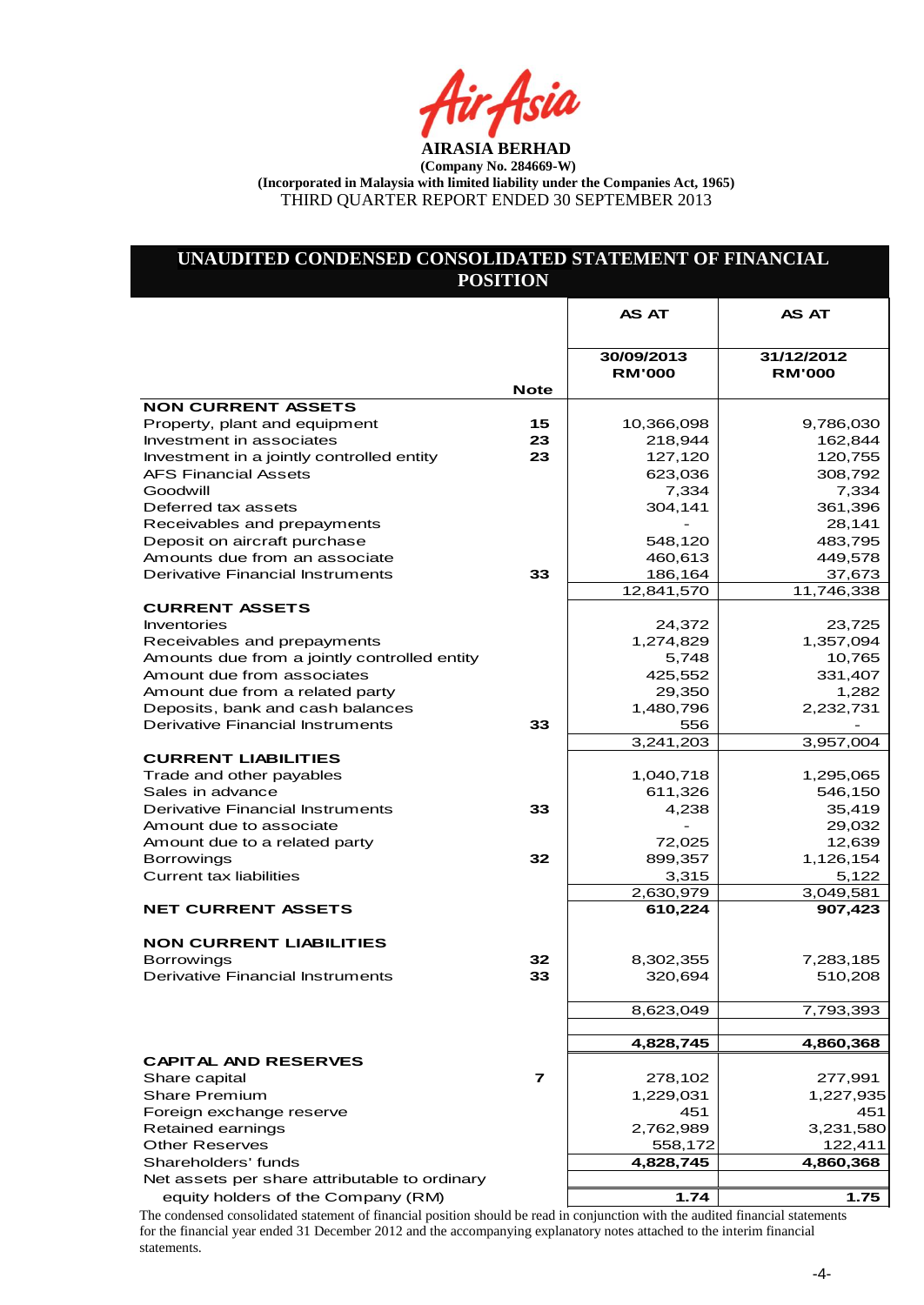fsia

| UNAUDITED CONDENSED CONSOLIDATED STATEMENT OF CHANGES IN EQUITY                                    |                                   |                                                |                                   |                                                         |                                                               |                                                |                                       |                        |                                              |                                                |
|----------------------------------------------------------------------------------------------------|-----------------------------------|------------------------------------------------|-----------------------------------|---------------------------------------------------------|---------------------------------------------------------------|------------------------------------------------|---------------------------------------|------------------------|----------------------------------------------|------------------------------------------------|
|                                                                                                    |                                   |                                                |                                   | Attributable to Equity Holders of the Company           |                                                               |                                                |                                       |                        |                                              |                                                |
|                                                                                                    | ordinary shares                   | <b>Issued and fully paid</b><br>of RM0.10 each |                                   |                                                         |                                                               |                                                |                                       |                        |                                              |                                                |
|                                                                                                    | <b>Number</b><br>of shares<br>000 | <b>Nominal</b><br>Value<br><b>RM'000</b>       | Share<br>Premium<br><b>RM'000</b> | Foreign<br>Exchange<br><b>Reserves</b><br><b>RM'000</b> | <b>Cash Flow</b><br>Hedge<br><b>Reserves</b><br><b>RM'000</b> | <b>AFS</b><br><b>Reserves</b><br><b>RM'000</b> | Retained<br>Earnings<br><b>RM'000</b> | Total<br><b>RM'000</b> | Minority<br><b>Interest</b><br><b>RM'000</b> | <b>TOTAL</b><br><b>EQUITY</b><br><b>RM'000</b> |
| At 1 January 2013 (restated)                                                                       | 2,779,908                         | 277,991                                        | 1,227,935                         | 451                                                     | (98, 148)                                                     | 220,559                                        | 3,231,580                             | 4,860,368              |                                              | 4,860,368                                      |
| Net Profit for the period                                                                          |                                   |                                                |                                   |                                                         |                                                               |                                                | 198,623                               | 198,623                |                                              | 198,623                                        |
| Dividends paid and approved                                                                        |                                   |                                                |                                   |                                                         |                                                               |                                                | (667, 214)                            | (667, 214)             | $\overline{\phantom{a}}$                     | (667, 214)                                     |
| Other comprehensive income                                                                         | $\overline{\phantom{a}}$          |                                                |                                   | $\overline{\phantom{a}}$                                | 121,517                                                       | 314,244                                        |                                       | 435,761                | $\overline{\phantom{a}}$                     | 435,761                                        |
| <b>Issuance of ordinary shares</b><br>- Pursuant to the Employees'<br>Share Option Scheme ('ESOS') | 1,118                             | 111                                            | 1,096                             |                                                         |                                                               |                                                |                                       | 1,207                  |                                              | 1,207                                          |
| At 30 Sept 2013                                                                                    | 2,781,026                         | 278,102                                        | 1,229,031                         | 451                                                     | 23,369                                                        | 534,803                                        | 2,762,989                             | 4,828,745              | $\equiv$                                     | 4,828,745                                      |
| At 1 January 2012                                                                                  | 2,778,087                         | 277,809                                        | 1,226,150                         | 596                                                     | (159, 363)                                                    | 110,275                                        | 2,580,930                             | 4,036,397              | $\overline{\phantom{a}}$                     | 4,036,397                                      |
| Net Profit for the period                                                                          | $\overline{\phantom{a}}$          |                                                |                                   | $\overline{\phantom{a}}$                                | ۰                                                             | $\overline{\phantom{a}}$                       | 1,831,338                             | 1,831,338              | $\overline{\phantom{a}}$                     | 1,831,338                                      |
| Effects of adoption of MFRS 11                                                                     | $\qquad \qquad -$                 | $\overline{\phantom{m}}$                       |                                   | $\overline{\phantom{a}}$                                | $\overline{\phantom{a}}$                                      | $\sim$                                         | (1,041,731)                           | (1,041,731)            | $\blacksquare$                               | (1,041,731)                                    |
| Net Profit for the period (restated)                                                               | $\blacksquare$                    |                                                |                                   |                                                         | $\equiv$                                                      | $\sim$                                         | 789,607                               | 789,607                |                                              | 789,607                                        |
| Dividends paid                                                                                     |                                   |                                                |                                   |                                                         |                                                               |                                                | (138, 957)                            | (138, 957)             |                                              | (138, 957)                                     |
| Other comprehensive income                                                                         | $\qquad \qquad -$                 |                                                |                                   | (145)                                                   | 61,215                                                        | 110,284                                        |                                       | 171,354                | $\overline{\phantom{a}}$                     | 171,354                                        |
| <b>Issuance of ordinary shares</b><br>- Pursuant to the Employees'<br>Share Option Scheme ('ESOS') | 1,821                             | 182                                            | 1,785                             | $\overline{\phantom{a}}$                                |                                                               |                                                |                                       | 1,967                  | $\sim$                                       | 1,967                                          |
| At 31 December 2012 (restated)                                                                     | 2,779,908                         | 277,991                                        | 1,227,935                         | 451                                                     | (98, 148)                                                     | 220,559                                        | 3,231,580                             | 4,860,368              |                                              | 4,860,368                                      |
|                                                                                                    |                                   |                                                |                                   |                                                         |                                                               |                                                |                                       |                        |                                              |                                                |

The condensed consolidated statement of changes in equity should be read in conjunction with the audited financial statements for the financial year ended 31 December 2012 and the accompanying explanatory notes attached to the interim financial statements.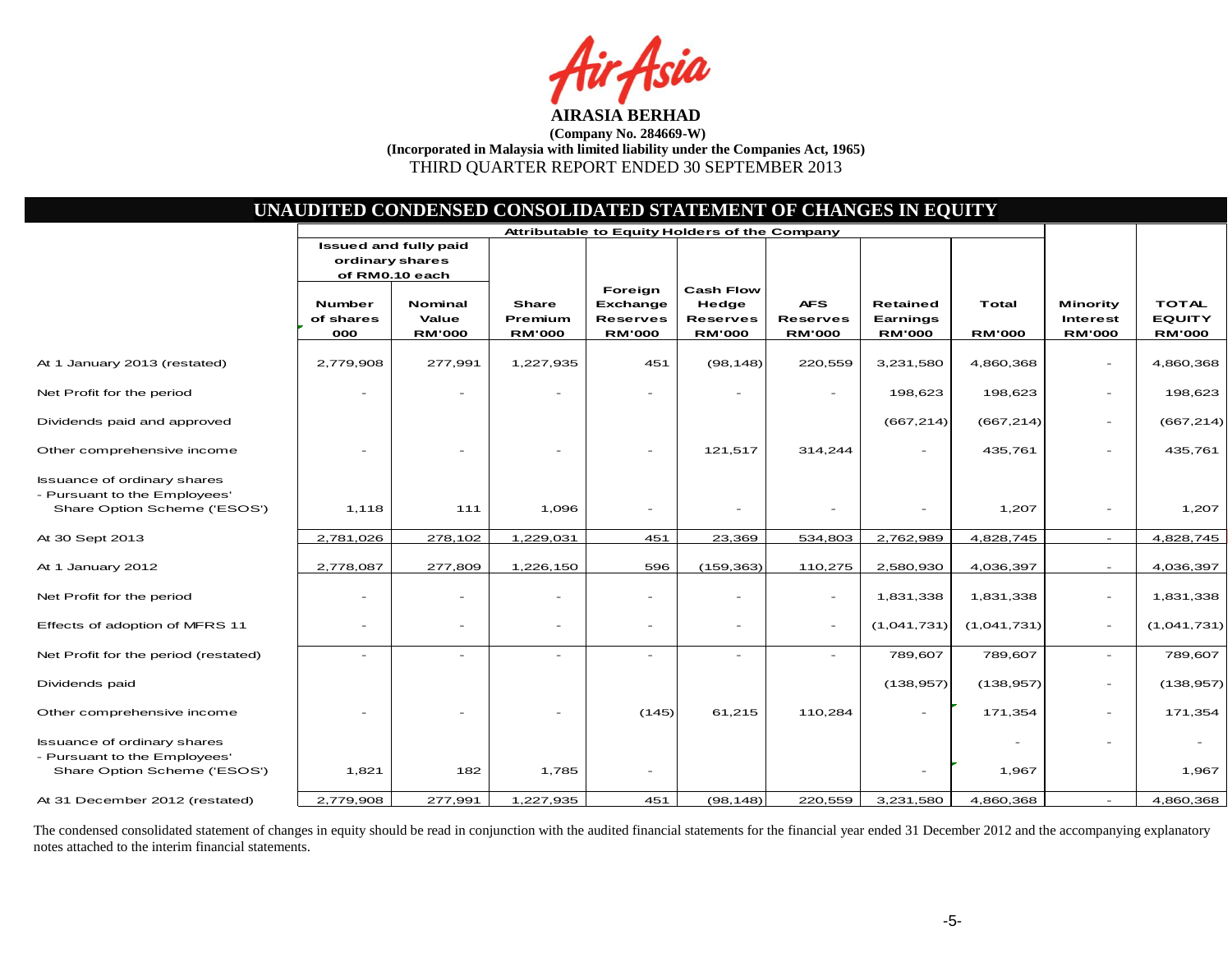

**(Company No. 284669-W)**

**(Incorporated in Malaysia with limited liability under the Companies Act, 1965)** THIRD QUARTER REPORT ENDED 30 SEPTEMBER 2013

# **KEY OPERATING STATISTICS – 30 SEPTEMBER 2013**

**Performance indicator for Malaysian operations for current quarter against the same quarter last year**

| <b>Quarter Ended: 30 September</b> | Jul - Sep<br>2013 | Jul - Sep<br>2012 | <b>Change y-o-y</b> |
|------------------------------------|-------------------|-------------------|---------------------|
| Passengers Carried                 | 5,262,752         | 4,748,604         | 11%                 |
| Capacity                           | 6,874,920         | 6,189,480         | 11%                 |
| Seat Load Factor                   | 77%               | 77%               | 0 ppt               |
| RPK (million)                      | 6,118             | 5,505             | 11%                 |
| ASK (million)                      | 7,828             | 7,077             | 11%                 |
| Average Fare (RM)                  | 169               | 191               | $-12%$              |
| Ancillary Income Per Pax (RM)      | 41                | 41                | 0%                  |
| Unit Passenger Revenue (RM)        | 210               | 232               | -9%                 |
| Revenue / ASK (sen)                | 16.35             | 17.49             | $-6%$               |
| Revenue / ASK (US cents)           | 5.01              | 5.36              | -6%                 |
| Cost / ASK (sen)                   | 12.64             | 13.57             | -7%                 |
| Cost / ASK (US cents)              | 3.87              | 4.16              | -7%                 |
| Cost / ASK-ex Fuel (sen)           | 5.76              | 6.88              | $-16%$              |
| Cost / ASK-ex Fuel (US cents)      | 1.77              | 2.11              | $-16%$              |
| Aircraft (end of period)           | 66                | 59                | 12%                 |
| Average Stage Length (km)          | 1,157             | 1,145             | $1\%$               |
| Number of Flights                  | 38,194            | 34,386            | 11%                 |
| <b>Fuel Consumed (Barrels)</b>     | 1,253,439         | 1,180,045         | 6%                  |
| Average Fuel Price (US\$ / Barrel) | 132               | 123               | 7%                  |

*Exchange Rate: RM:USD – 3.2628 - prior year US cent figures are restated at the current period average exchange rate*

#### **Definition and calculation methodology**

| ASK (Available Seat Kilometres)    | Total available seats multiplied by the distance flown.         |
|------------------------------------|-----------------------------------------------------------------|
| RPK (Revenue Passenger Kilometres) | Number of passengers carried multiplied by distance<br>flown    |
| Revenue/ASK                        | Total revenue divided by ASK                                    |
| Cost/ASK                           | Total expenses before interest and tax divided by ASK           |
| Cost/ASK - ex fuel                 | Costs, as defined above, less fuel expenses, divided by<br>ASK. |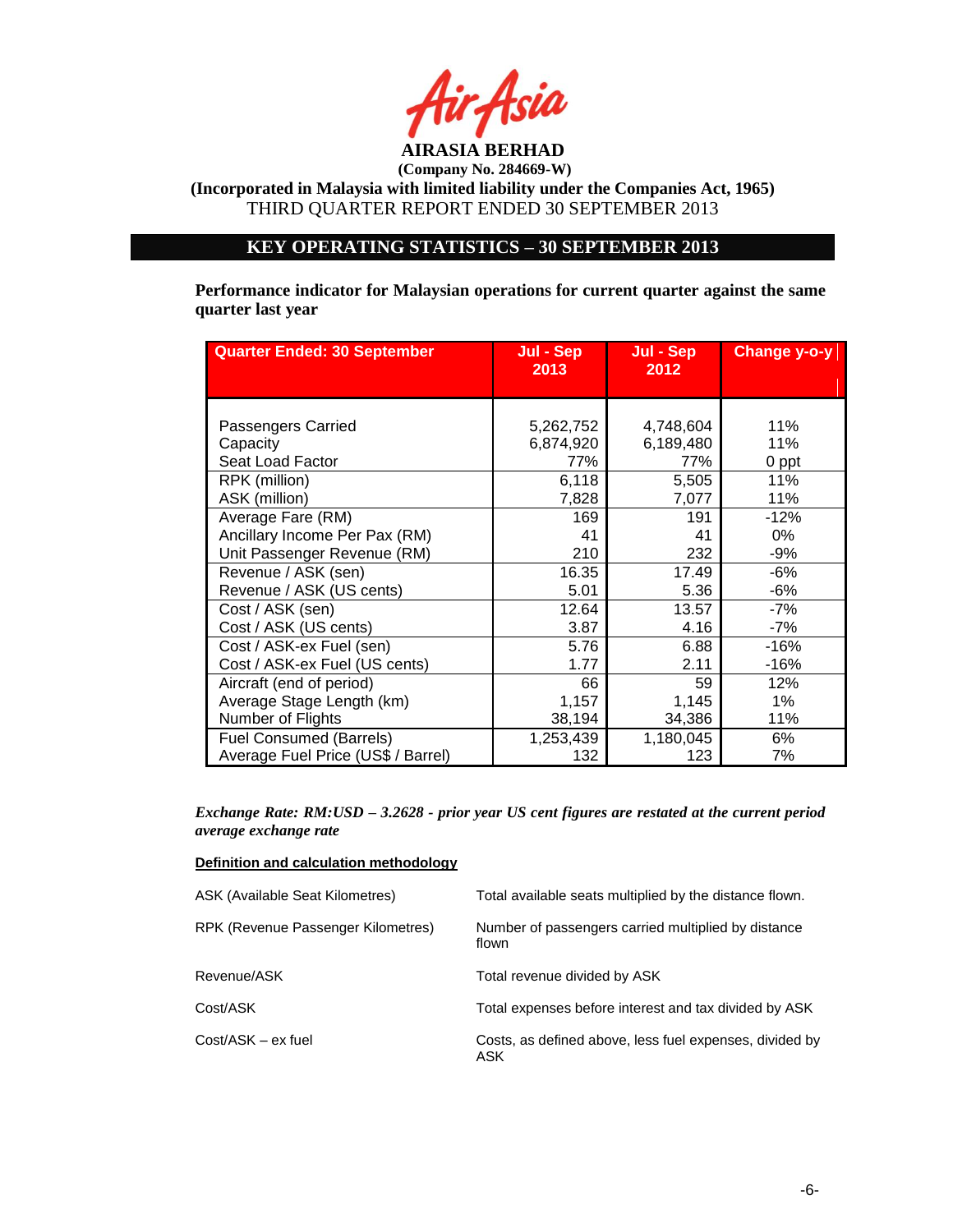

## **NOTES TO THE UNAUDITED ACCOUNTS – 30 SEPTEMBER 2013**

### **1. Basis of preparation**

The interim financial report is unaudited and has been prepared in accordance with Malaysian Financial Reporting Standard ("MFRS") 134: "Interim Financial Reporting" and paragraph 9.22 and Appendix 9B of the Bursa Malaysia Securities Berhad ("Bursa Malaysia") Listing Requirements.

In the previous quarter under review the presentation of the income statement has been changed to include the Company's share of the profits/(losses) of Joint Venture, Associate Companies and discontinued Associates within Operating Profit as it better reflects the performance of the Group.

The interim financial statements should be read in conjunction with the audited financial statements of the Group for the financial year ended 31 December 2012.

## **2. Summary of significant accounting policies**

The accounting policies and methods of computation adopted for the interim financial statements are consistent with those adopted for the audited financial statements for the financial year ended 31 December 2012.

In previous financial year, the Group adopted the new IFRS-compliant framework, Malaysian Financial Reporting Standards ("MFRS"). In adopting the new framework, the Group applied MFRS 1 "First-time adoption of MFRS". MFRS 1 provides for certain optional exemption and certain mandatory exception for first-time MFRS adopters.

Details of standards, amendments to published standards and interpretations to existing standards that are applicable to the Group with effect from 1 January 2013 or later are provided in note 2 to the audited financial statements of the Group for the financial year ended 31 December 2012.

The adoption of MFRS 11 "Joint Arrangements", with effect from 1 January 2013, is reflected in the interim financial statements. The standard requires the fair value gain on the remaining 45% equity interest in Thai AirAsia of RM1,041.7 million arising from the reduction in shareholding in Thai AirAsia Co Ltd, which was recognised in the Group"s financial statements for the financial year ended 31 December 2012, to be reversed. The Group will continue to equity account for its interest in Thai AirAsia Co Ltd, but it does not need to re-measure its continuing ownership interest at fair value. This standard is to be applied retrospectively and the reversal of the gain is reflected in the balance sheet at 31 December 2012.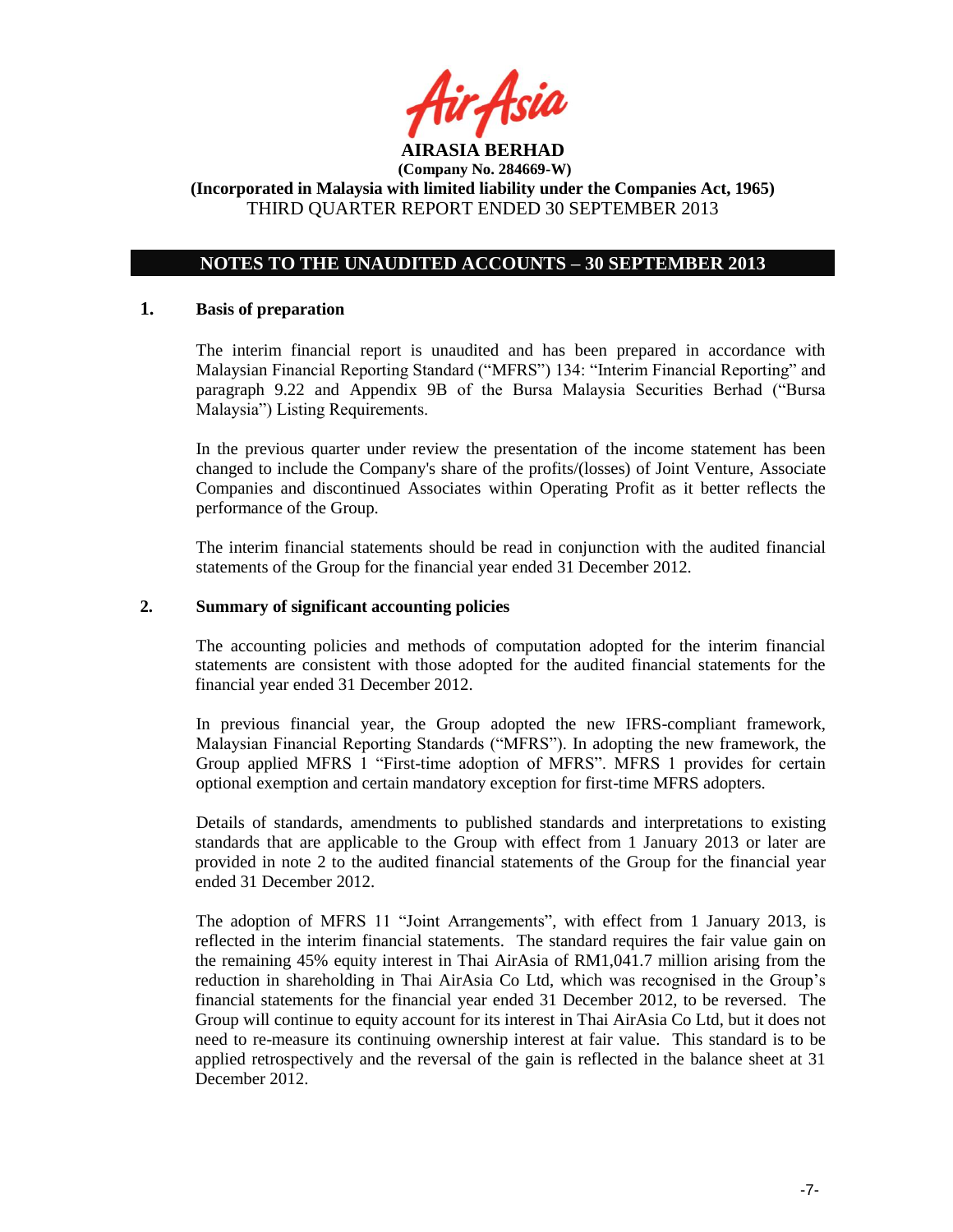

## **NOTES TO THE UNAUDITED ACCOUNTS – 30 SEPTEMBER 2013**

#### **3. Auditors' report on preceding annual financial statements**

The auditors have expressed an unqualified opinion on the Group"s statutory financial statements for the financial year ended 31 December 2012 in their report dated 29 April 2013.

### **4. Seasonality of operations**

AirAsia is primarily involved in the provision of air transportation services and thus, is subject to the seasonal demand for air travel. The seat load factor was 77% in the quarter under review consistent with the same period last year. Compared against the immediate preceding quarter (second quarter April – June 2013), the seat load factor was 3 percentage points lower. This seasonal pattern is in line with the expectation of the Group.

#### **5. Unusual items due to their nature, size or incidence**

There were no unusual items affecting assets, liabilities, equity, net income or cash flows during the current quarter and financial period-to-date.

### **6. Changes in estimates**

There were no changes in estimates that have had material effect in the current quarter and financial period-to-date results.

## **7. Capital and reserves**

During quarter ended 30 September 2013, the total issued and paid-up share capital of the Company increased from RM278,065,658 to RM278,102,458 from the issuance of 368,000 ordinary shares of RM0.10 each pursuant to the exercise of ESOS at the option price of RM1.08. Other than the above, there was no cancellation, repurchases, resale and repayment of debt and equity securities for the period ended 30 September 2013.

## **8. Dividend paid**

No dividends were declared or approved in the quarter ended 30 September 2013.

## **9. Segment reporting**

The Group operates a single reportable segment, that of Airline Operations.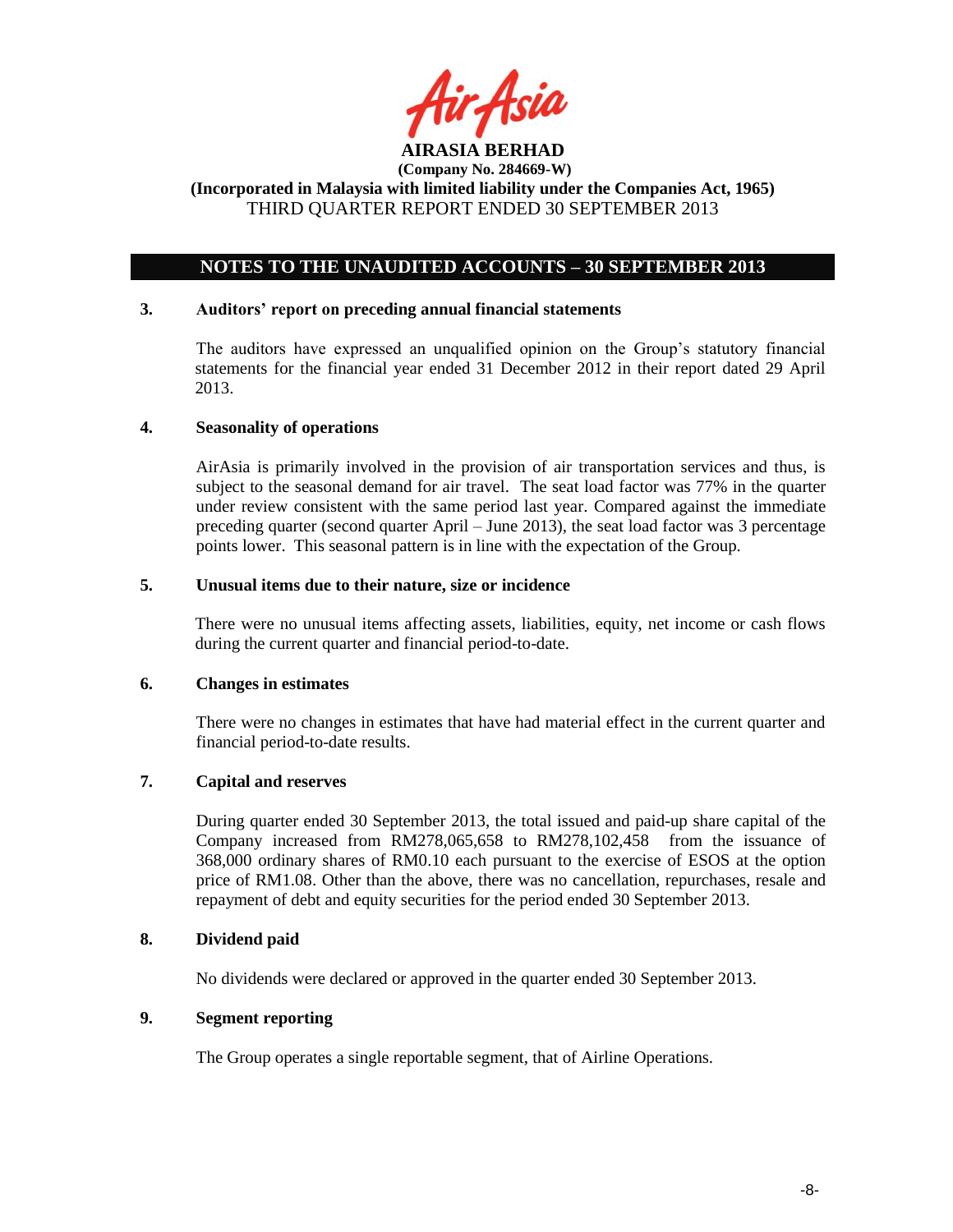

## **NOTES TO THE UNAUDITED ACCOUNTS – 30 SEPTEMBER 2013**

#### **10. Revenue**

|                                 | <b>Quarter ended</b><br>30/9/2013<br><b>RM</b> million | <b>Quarter ended</b><br>30/9/2012<br><b>RM</b> million |
|---------------------------------|--------------------------------------------------------|--------------------------------------------------------|
| Passenger seat sales            | 741.8                                                  | 811.4                                                  |
| Baggage fees                    | 112.0                                                  | 98.5                                                   |
| Aircraft operating lease income | 175.9                                                  | 136.7                                                  |
| Surcharges and fees             | 147.0                                                  | 99.8                                                   |
| Other revenue                   | 103.6                                                  | 91.1                                                   |
|                                 | 1,280.3                                                | 1,237.5                                                |

Other revenue includes assigned seat, freight, cancellation, documentation and other fees and the on-board sale of meals and merchandise.

### **11. Other gains/(losses) - net**

Other gains/(losses) – net comprise fair value changes due to movement in mark-to-market (MTM) position on non-designated hedging contracts at 30 September 2013 as compared to 30 June 2013, and are detailed below:

|                                                                                         | 30/9/2013<br><b>RM</b> million | Quarter ended Quarter ended<br>30/6/2013<br><b>RM</b> million |
|-----------------------------------------------------------------------------------------|--------------------------------|---------------------------------------------------------------|
| Gain/(loss) from foreign currency contracts<br>Gain/(loss) from interest rate contracts | 30.7<br>(3.3)                  | 0.5<br>33.3                                                   |
|                                                                                         | 27 4                           | 33.8                                                          |

The above gains and losses arise from the movement in exchange rates (principally RM:US\$) and interest rates relative to the contracted rate during the quarter. The fair value of derivative financial instruments is determined by discounting future cash flows to present value.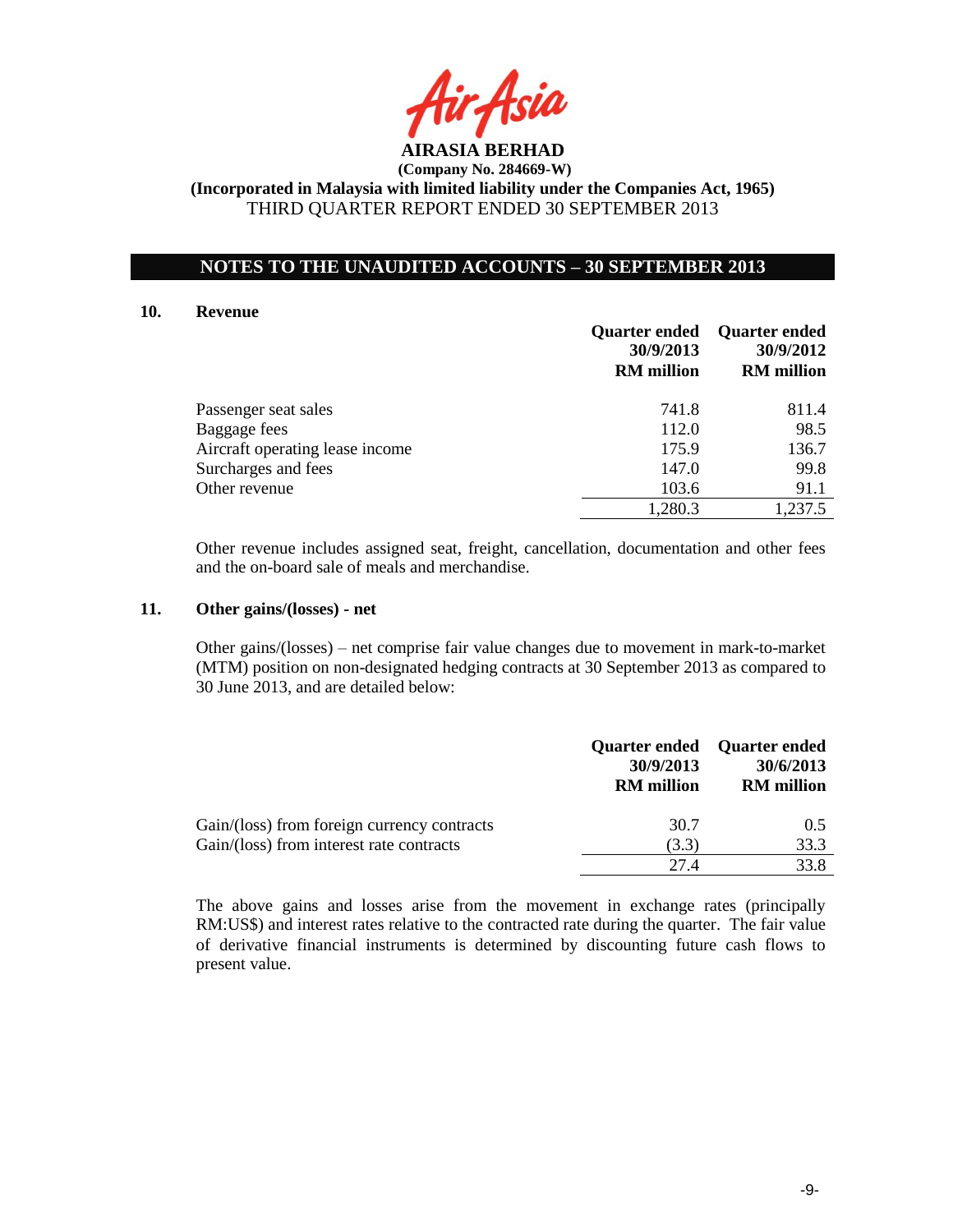

## **NOTES TO THE UNAUDITED ACCOUNTS – 30 SEPTEMBER 2013**

#### **12. Other Income**

|                                                             | <b>Quarter ended</b><br>30/9/2013<br><b>RM</b> million | Quarter ended<br>30/9/2012<br><b>RM</b> million |
|-------------------------------------------------------------|--------------------------------------------------------|-------------------------------------------------|
| Gain on disposal of property, plant and equipment<br>Others | 14.8<br>37.8                                           | (0.3)<br>6.9                                    |
|                                                             | 52.6                                                   | 6.6                                             |

Other income ("others") includes brand licence fees, commission income and advertising income.

#### **13. Other Comprehensive Income**

Cash flow hedges represent fair value changes due to movement in MTM position on effective hedging contracts at 30 September 2013 as compared to 30 June 2013 as follows:

|                                        | 30/9/2013<br><b>RM</b> million | Quarter ended Quarter ended<br>30/6/2013<br><b>RM</b> million |
|----------------------------------------|--------------------------------|---------------------------------------------------------------|
| Fair value gain/(loss) in the period   | 119.5                          | 54.8                                                          |
| Amount transferred to income statement | 74.8                           | 4.0                                                           |
|                                        | 194.3                          | 58.8                                                          |

Fair value changes in effective hedging contracts are recognized directly in equity and are transferred to the income statement in the same period as the underlying hedged item affects profit or loss.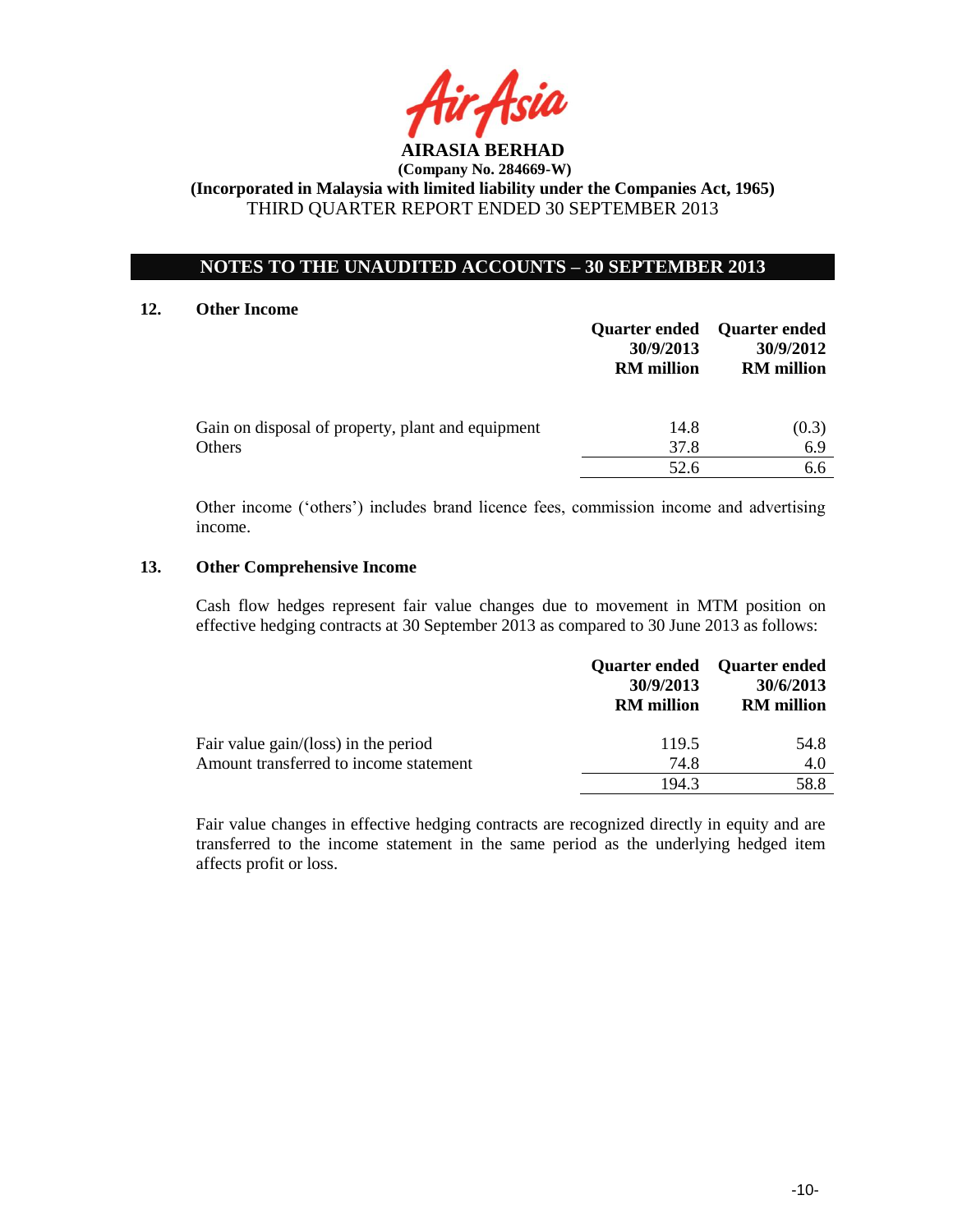

## **NOTES TO THE UNAUDITED ACCOUNTS – 30 SEPTEMBER 2013**

### **14. Disclosure of Realised and Unrealised Profits**

The cumulative retained profit of the Group and its subsidiaries comprises realized and unrealized profit as disclosed in the table below.

|                                                                               | As at<br>30/9/2013<br><b>RM</b> million | As at<br>31/12/2012<br><b>RM</b> million |
|-------------------------------------------------------------------------------|-----------------------------------------|------------------------------------------|
| Total retained profit of AirAsia Berhad and its<br>subsidiaries               |                                         |                                          |
| Realised<br>Unrealised                                                        | 2,158,009<br>583,349                    | 2,196,856<br>1,046,133                   |
|                                                                               | 2,741,358                               | 3,242,989                                |
| Total share of accumulated gains/(losses) from<br>associates                  |                                         |                                          |
| Realised<br>Unrealised                                                        | 18,239                                  | (8, 436)                                 |
|                                                                               | 18,239                                  | (8, 436)                                 |
| Total share of accumulated gains/(losses) from jointly<br>controlled entities |                                         |                                          |
| Realised<br>Unrealised                                                        | 3,392                                   | (2,973)                                  |
|                                                                               | 3,392                                   | (2, 973)                                 |
| retained profit as per consolidated<br>Total group                            |                                         |                                          |
| accounts                                                                      | 2,762,989                               | 3,231,580                                |

#### **15. Property, plant and equipment**

#### *(a) acquisition and disposals*

During the quarter ended 30 September 2013, the Group acquired property, plant and equipment with a cost of RM379.6 million (quarter ended 30 September 2012: RM369.4 million).

During the quarter ended 30 September 2013, proceeds from disposal of property, plant and equipment totaled RM4.5 million (quarter ended 30 September 2012: RM141.4 million).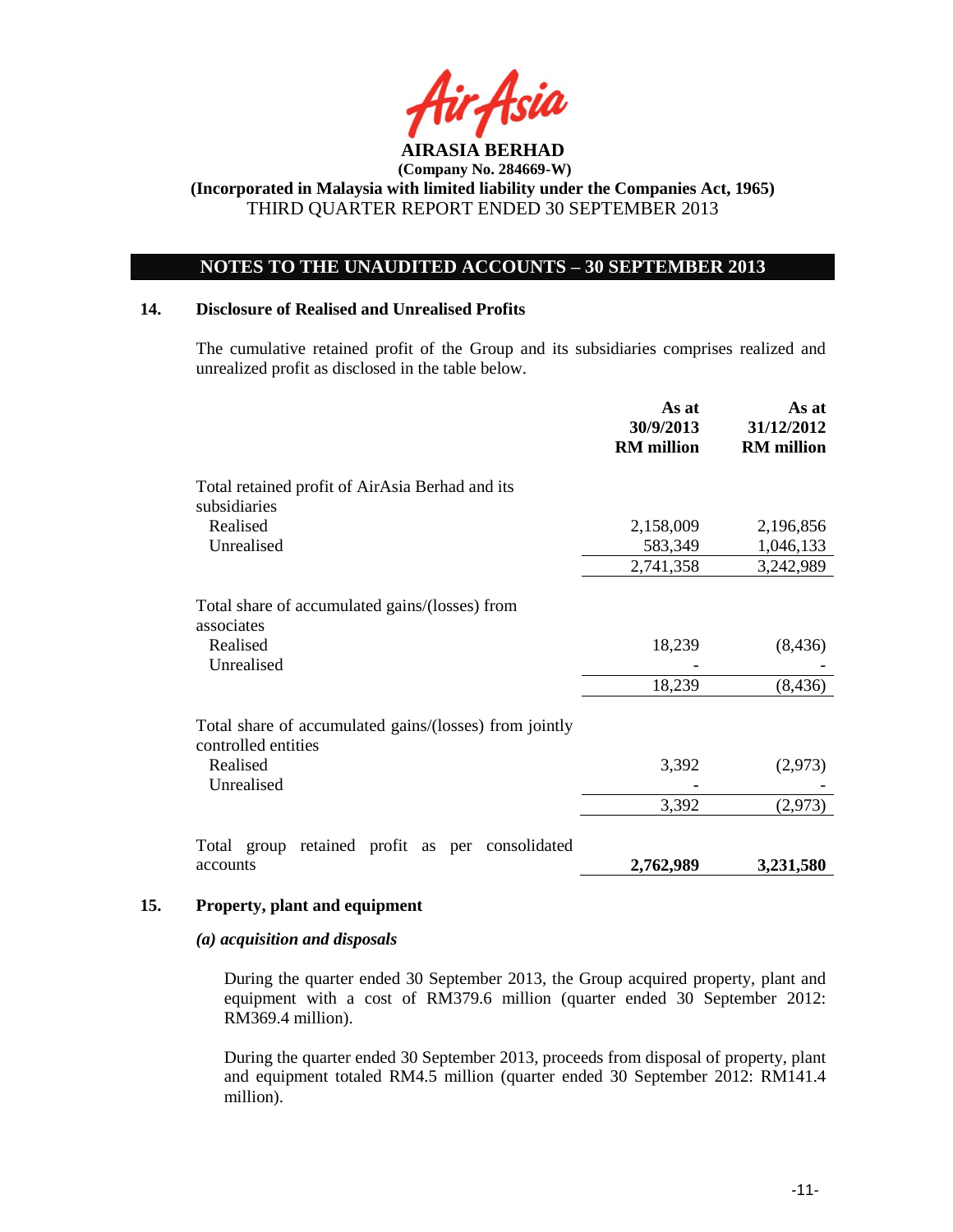

## **NOTES TO THE UNAUDITED ACCOUNTS – 30 SEPTEMBER 2013**

### *(b) revaluation*

There was no revaluation of property, plant and equipment in the quarter under review or in the same quarter of the prior year.

### *(c) impairment*

There was no impairment of property, plant and equipment in the quarter under review or in the same quarter of the prior year.

## **16. Post balance sheet events**

There were no material events after the period end that have not been reflected in the financial statements for the financial period ended 30 September 2013 as at the date of this report.

#### **17. Changes in composition of the Group**

There were no changes in the composition of the Group during the quarter under review.

### **18. Contingent assets**

As at the date of this report, the Group does not have any contingent assets.

## **19. Changes in contingent liabilities since the last annual balance sheet date**

There were no material changes in contingent liabilities since the latest audited financial statements of the Group for the financial year ended 31 December 2012.

#### **20. Capital commitments outstanding not provided for in the interim financial report**

Capital commitments for property, plant and equipment:

|                                 | <b>Group and Company</b> |            |
|---------------------------------|--------------------------|------------|
|                                 | 30/9/2013                | 30/9/2012  |
|                                 | RM'000                   | RM'000     |
| Approved and contracted for     | 51.829.846               | 38,051,625 |
| Approved but not contracted for | 14,667,750               | 14,009,402 |
|                                 | 66,497,596               | 52,061,027 |
|                                 |                          |            |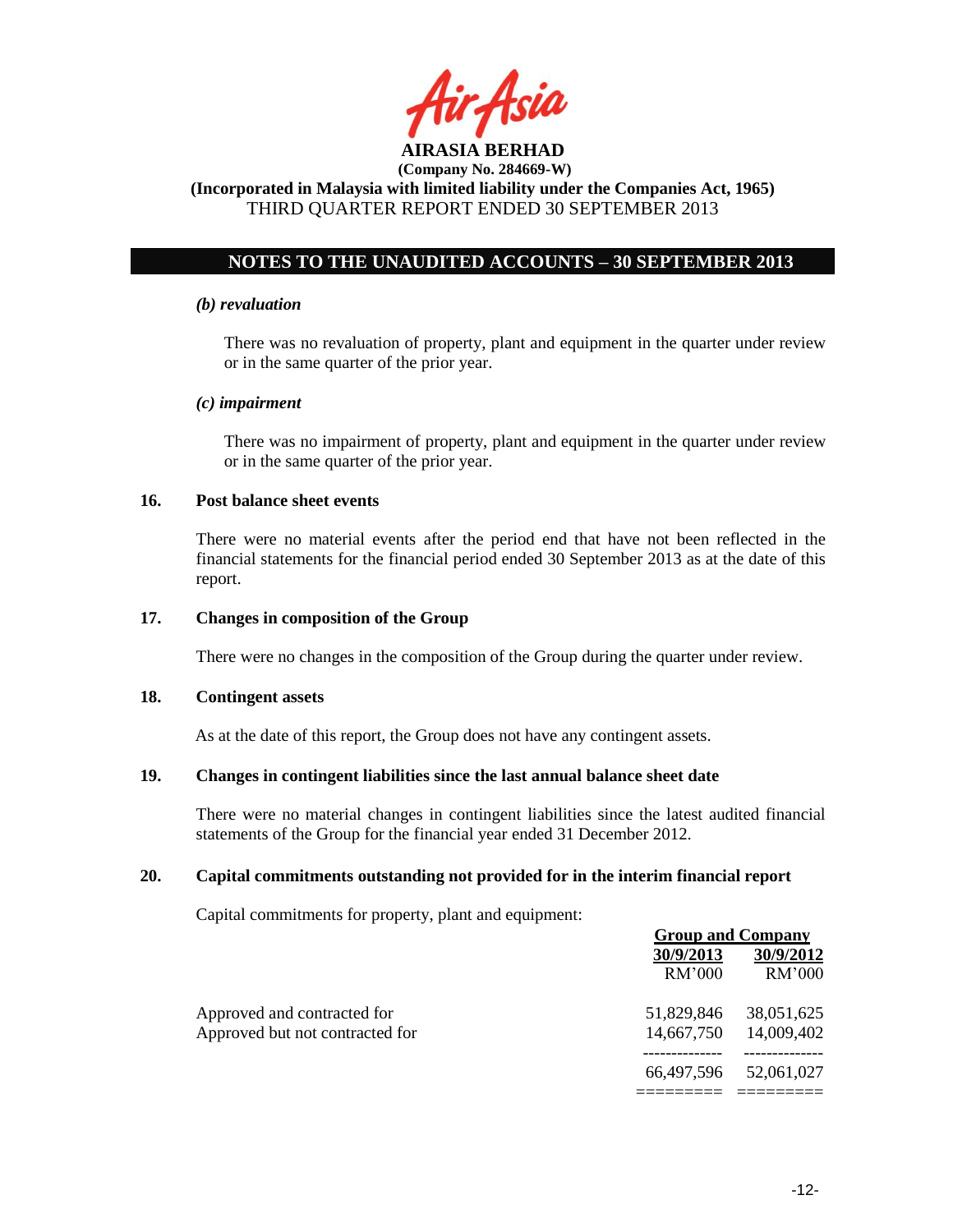

**(Company No. 284669-W)**

**(Incorporated in Malaysia with limited liability under the Companies Act, 1965)** THIRD QUARTER REPORT ENDED 30 SEPTEMBER 2013

## **NOTES TO THE UNAUDITED ACCOUNTS – 30 SEPTEMBER 2013**

#### **21. Material related party transactions**

Details of the relationship and transactions between AirAsia and its related parties are as described below. The related party transactions described were carried out on the terms and conditions obtainable in transactions with unrelated parties unless otherwise stated.

| Name of company                            | Relationship                               |
|--------------------------------------------|--------------------------------------------|
| Thai AirAsia                               | An associate of the Company                |
| PT Indonesia AirAsia                       | An associate of the Company                |
| AirAsia X Sdn. Bhd.                        | An investment with common shareholders and |
|                                            | directors of the Company                   |
| AirAsia Inc (Philippines)                  | An associate of the Company                |
| AirAsia Japan Co. Ltd                      | An associate of the Company                |
| <b>Asian Aviation Centre of Excellence</b> |                                            |
| Sdn Bhd                                    | A jointly controlled entity of the Company |
| Tune Ins Holdings Berhad                   | An investment with common shareholders and |
|                                            | directors of the Company                   |
| <b>QPR Holdings Limited</b>                | An investment with common shareholders and |
|                                            | directors of the Company                   |
| Think Big Digital Sdn Bhd                  | An investment with common shareholders and |
|                                            | directors of the Company                   |

#### These following items have been included in the Income Statement

|                                                    | Quarter ended<br>30/9/2013<br><b>RM</b> million | <b>Quarter ended</b><br>30/9/2012<br><b>RM</b> million |
|----------------------------------------------------|-------------------------------------------------|--------------------------------------------------------|
| Thai AirAsia<br>Lease rental income on aircraft    | 84,898                                          |                                                        |
|                                                    |                                                 | 78,173                                                 |
| Indonesia AirAsia                                  |                                                 |                                                        |
| Lease rental income on aircraft                    | 67,910                                          | 44,685                                                 |
| <b>Philippines AirAsia</b>                         |                                                 |                                                        |
| Lease rental income on aircraft                    | 7,145                                           | 6,806                                                  |
| Japan AirAsia                                      |                                                 |                                                        |
| Lease rental income on aircraft                    | 15,979                                          | 6,964                                                  |
| AirAsia X Berhad                                   |                                                 |                                                        |
| Services charged to AirAsia X Berhad               | 1,657                                           | 1,699                                                  |
| <b>Asian Aviation Centre of Excellence Sdn Bhd</b> |                                                 |                                                        |
| Training costs charged to AirAsia Berhad           | (4,515)                                         | (3,138)                                                |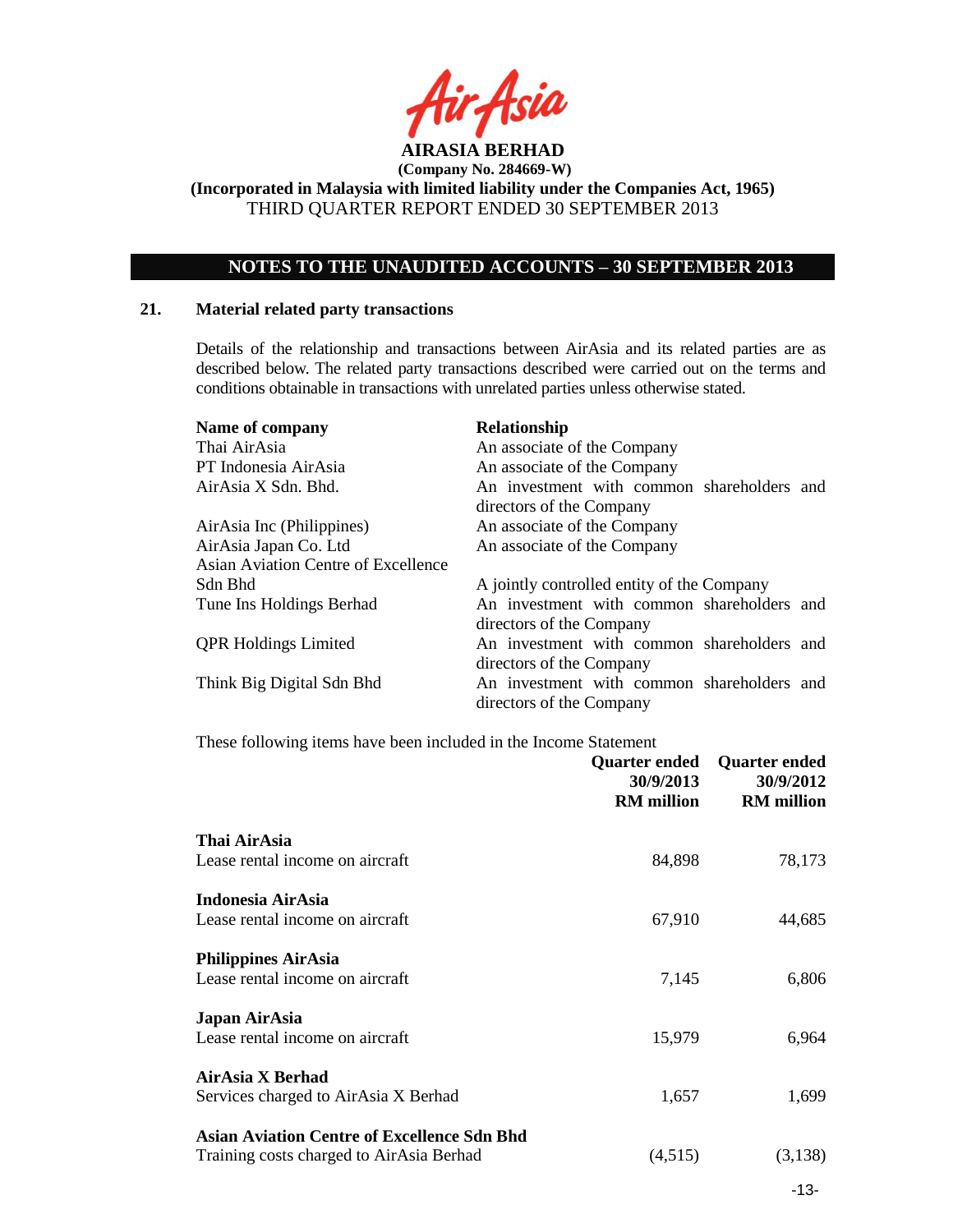

# **NOTES TO THE UNAUDITED ACCOUNTS – 30 SEPTEMBER 2013**

## **22. Review of performance**

**Performance of current quarter against the same quarter last year for Malaysia**

| <b>Quarter Ended: 30 September</b><br><b>RM'000</b>                                                                                                                                                                                                                                                                                                                                                                                                      | Jul - Sep 2013                                                                                                                     | <b>Jul - Sep 2012</b>                                                                                                                        |
|----------------------------------------------------------------------------------------------------------------------------------------------------------------------------------------------------------------------------------------------------------------------------------------------------------------------------------------------------------------------------------------------------------------------------------------------------------|------------------------------------------------------------------------------------------------------------------------------------|----------------------------------------------------------------------------------------------------------------------------------------------|
| Revenue                                                                                                                                                                                                                                                                                                                                                                                                                                                  | 1,280,293                                                                                                                          | 1,237,503                                                                                                                                    |
| Operating expenses:<br>- Staff costs<br>- Depreciation of property, plant<br>and equipment<br>- Aircraft fuel expenses<br>- Maintenance and overhaul<br>- User charges and other related expenses<br>- Aircraft operating lease expenses<br>- Other operating expenses<br>Other (losses)/gains - net<br>Other income<br>Share of results of jointly controlled entities<br>Share of results of associates<br>Share of results of discontinued associates | (137, 276)<br>(164, 823)<br>(538, 143)<br>(42, 444)<br>(129, 481)<br>(48, 771)<br>(32, 224)<br>27,439<br>52,627<br>9,911<br>13,953 | (138, 693)<br>(144, 534)<br>(473, 377)<br>(39, 206)<br>(109, 523)<br>(39, 255)<br>(51,030)<br>32,711<br>6,583<br>3,588<br>9,004<br>(16, 610) |
| <b>Operating Profit</b>                                                                                                                                                                                                                                                                                                                                                                                                                                  | 291,061                                                                                                                            | 277,161                                                                                                                                      |
| Finance Income<br><b>Finance Costs</b>                                                                                                                                                                                                                                                                                                                                                                                                                   | 16,394<br>(106, 343)                                                                                                               | 20,479<br>(96, 617)                                                                                                                          |
| <b>Net operating profit</b>                                                                                                                                                                                                                                                                                                                                                                                                                              | 201,112                                                                                                                            | 201,023                                                                                                                                      |
| Foreign Exchange gain/(loss) on borrowings<br>Foreign Exchange gain/(loss) on amounts due<br>from associates and jointly-controlled entities                                                                                                                                                                                                                                                                                                             | (185, 885)<br>9,884                                                                                                                | 100,829<br>(42, 749)                                                                                                                         |
| <b>Profit before tax</b>                                                                                                                                                                                                                                                                                                                                                                                                                                 | 25,111                                                                                                                             | 259,103                                                                                                                                      |
| <b>Current Taxation</b><br>Deferred taxation                                                                                                                                                                                                                                                                                                                                                                                                             | (3,210)<br>13,581                                                                                                                  | (4,376)<br>(96, 917)                                                                                                                         |
| <b>Profit after tax</b>                                                                                                                                                                                                                                                                                                                                                                                                                                  | 35,482                                                                                                                             | 157,810                                                                                                                                      |
| <b>EBITDAR</b><br><b>EBITDAR Margin</b><br><b>EBIT Margin</b>                                                                                                                                                                                                                                                                                                                                                                                            | 504,655<br>39%<br>23%                                                                                                              | 460,950<br>37%<br>22%                                                                                                                        |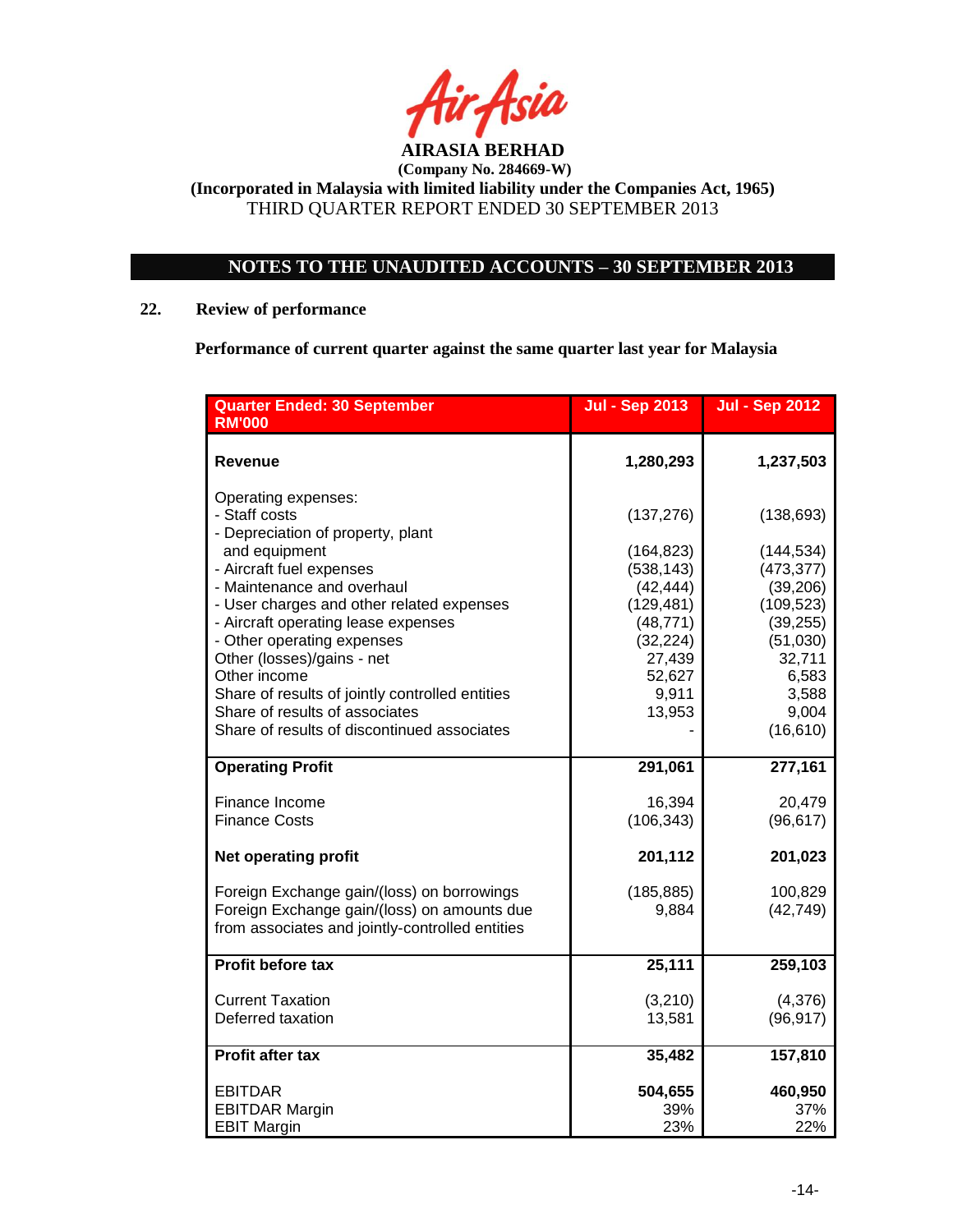

## **NOTES TO THE UNAUDITED ACCOUNTS – 30 SEPTEMBER 2013**

The Group recorded revenue of RM1,280.3 million for the quarter ended 30 September 2013 ("3Q13"), 3% higher than the revenue of RM1,237.5 million recorded in the quarter ended 30 September 2012 ("3Q12"). The revenue growth was supported by a 11% growth in passenger volume while the average fare was down 12% at RM169 as compared to RM191 achieved in 3Q12. Ancillary income per passenger year-on-year increased from RM40 to RM41. The seat load factor was at 77% in the same period last year.

The profit before tax for the period was RM25.1 million compared to RM259.1 million in the same quarter of 2012 while the profit after tax for the period was RM35.5 million compared to RM157.8 million in the same quarter of 2012.

## **Cashflow commentary for current quarter against immediately preceding quarter**

| Net Cash Flow (RM'000)         | <b>Jul - Sept 2013</b> | <b>Apr - June 2013</b> |
|--------------------------------|------------------------|------------------------|
|                                |                        |                        |
| <b>Cash from Operations</b>    | 247.296                | 105,186                |
| Cash from Investing Activities | (376, 203)             | (298, 981)             |
| Cash from Financing Activities | (43, 698)              | (322,968)              |
| <b>Net Cash Flow</b>           | (172,605)              | (516, 763)             |

The Group"s cash from operations was RM247.3 million, compared to RM105.2 million in the immediate preceding quarter ended 30 June 2013. Net cash flow in the quarter amounted to a RM172.6 million outflow, as cash out flows from investing and financing activities exceeded operating cash in flows.

#### **Balance sheet commentary for current quarter**

| <b>Balance Sheet</b><br><b>RM</b> million | <b>September 2013</b> | <b>June 2013</b> |
|-------------------------------------------|-----------------------|------------------|
| <b>Total Debt</b><br>Cash                 | 9,202<br>1,481        | 8,813<br>1,653   |
| <b>Net Debt</b>                           | 7,721                 | 7,160            |
| <b>Net Gearing</b>                        | 1.60                  | 1.56             |

The Group"s total debt as of end of September 2013 was RM9.2 billion. The Group"s net debt after offsetting the cash balances amounted to RM7.7 billion.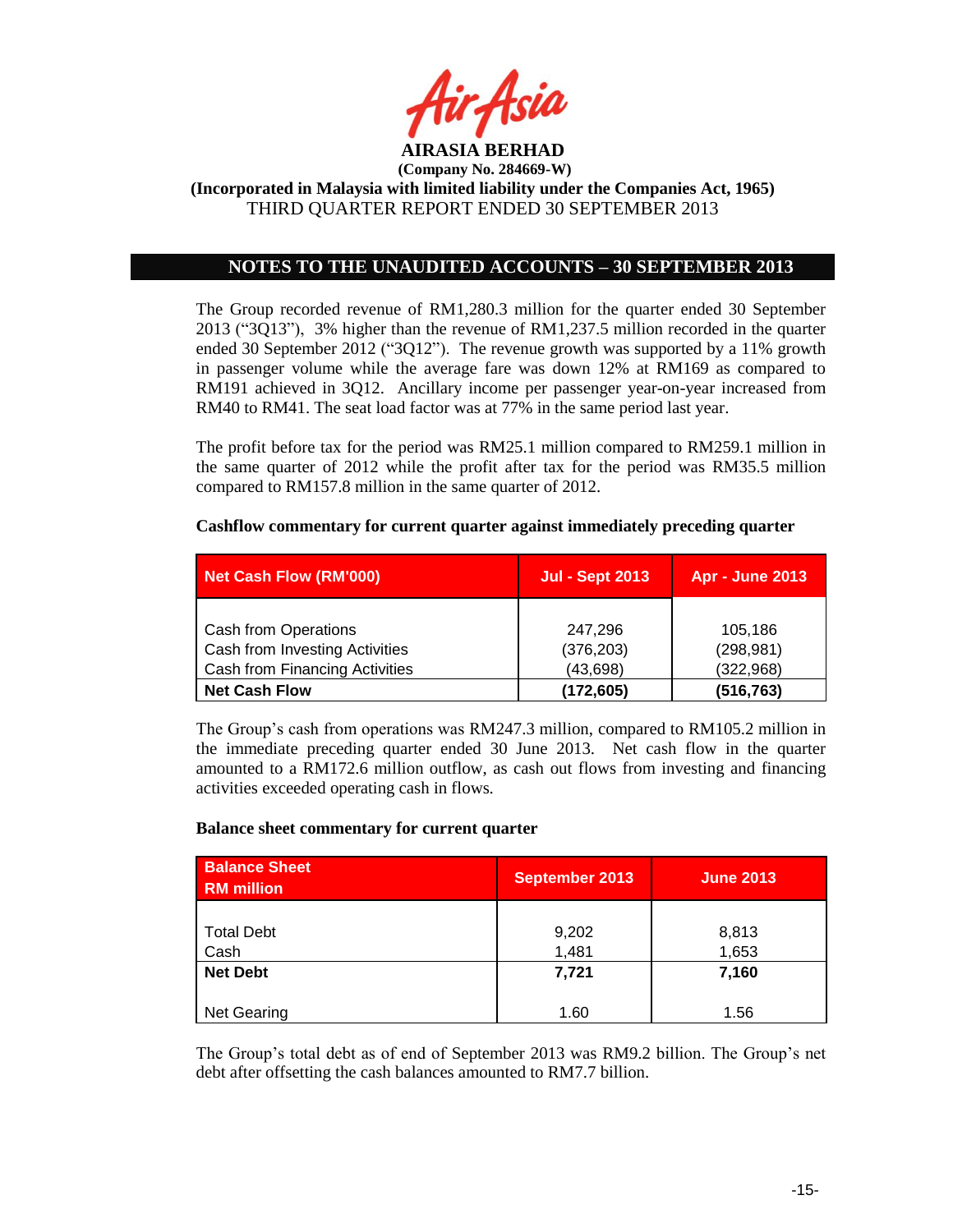

**(Company No. 284669-W)**

**(Incorporated in Malaysia with limited liability under the Companies Act, 1965)** THIRD QUARTER REPORT ENDED 30 SEPTEMBER 2013

## **NOTES TO THE UNAUDITED ACCOUNTS – 30 SEPTEMBER 2013**

### **23. Jointly Controlled Entities and Associate Companies**

## **i) Associate Company - Thai AirAsia**

Thai AirAsia is an associate company owned 45% by AirAsia Berhad. As such it is accounted for using the equity method, as permitted by the Malaysian Accounting Standards Board MFRS128, Investments in Associates.

Thai AirAsia recorded revenue of THB5,595.1 million in 3Q13, 26% higher compared to the THB4,426.4 million achieved in 3Q12. The positive growth in revenue is attributed to higher passenger volumes which increased by 30% year-on-year despite a 2% decrease in the year-on-year unit passenger revenue. Anciliary income per passenger increased by 11% year-on-year. Passengers carried by Thai AirAsia increased as capacity rose 27% year-on-year while the seat load factor increased 1ppt to 83%.

Thai AirAsia achieved an operating profit of THB377.6 million in 3Q13, compared to an operating profit of THB230.7 million in 3Q12. Thai AirAsia achieved a net profit of THB297.3 million in 3Q13, compared to a net profit of THB186.8 million in 3Q12.

AirAsia Berhad has equity accounted RM14.0 million in 3Q13, as reflected in the AirAsia Berhad income statement.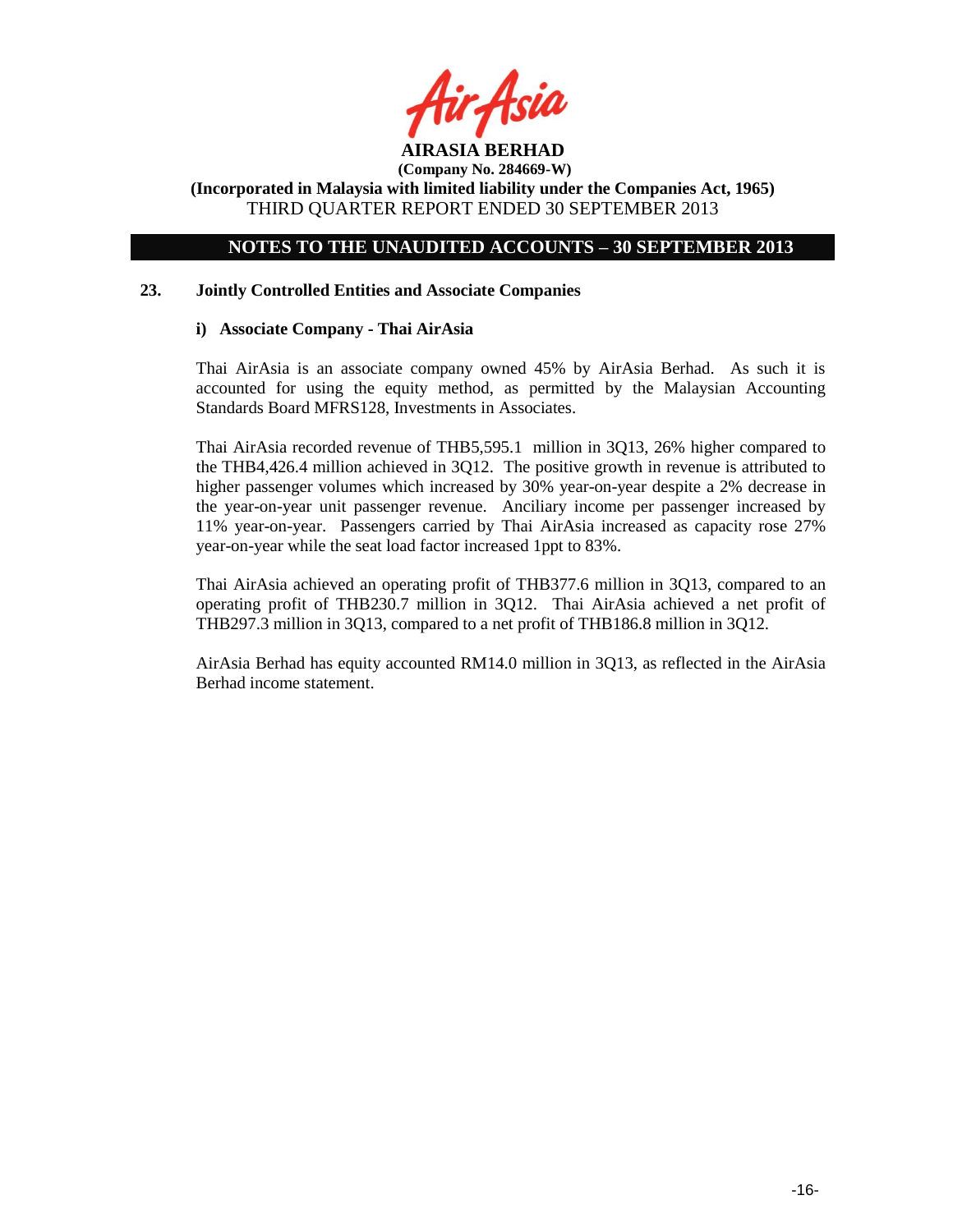

## **NOTES TO THE UNAUDITED ACCOUNTS – 30 SEPTEMBER 2013**

**Performance indicator for Thailand operations for current quarter against the same quarter last year**

| <b>Quarter Ended: 30 September</b> | <b>July - Sept</b><br>2013 | <b>July - Sept</b><br>2012 | <b>Change y-o-y</b> |
|------------------------------------|----------------------------|----------------------------|---------------------|
|                                    |                            |                            |                     |
| Passengers Carried                 | 2,557,305                  | 1,962,055                  | 30%                 |
| Capacity                           | 3,063,240                  | 2,402,820                  | 27%                 |
| Seat Load Factor                   | 83%                        | 82%                        | 1 ppt               |
| RPK (million)                      | 2,769                      | 2,079                      | 33%                 |
| ASK (million)                      | 3,282                      | 2,564                      | 28%                 |
| Average Fare (THB)                 | 1,842                      | 1,915                      | -4%                 |
| Ancillary Income Per Pax (THB)     | 354                        | 320                        | 11%                 |
| Unit Passenger Revenue (THB)       | 2,196                      | 2,235                      | $-2%$               |
| Revenue / ASK (THB)                | 1.70                       | 1.73                       | $-1%$               |
| Revenue / ASK (US cents)           | 5.40                       | 5.47                       | $-1%$               |
| Cost / ASK (THB)                   | 1.59                       | 1.64                       | $-3%$               |
| Cost / ASK (US cents)              | 5.03                       | 5.18                       | $-3%$               |
| Cost / ASK-ex Fuel (THB)           | 0.87                       | 0.92                       | $-5%$               |
| Cost / ASK-ex Fuel (US cents)      | 2.77                       | 2.93                       | $-5%$               |
| Aircraft (end of period)           | 31                         | 25                         | 24%                 |
| Average Stage Length (km)          | 1,071                      | 1,067                      | 0%                  |
| Number of Flights                  | 17,018                     | 13,349                     | 27%                 |
| Fuel Consumed (Barrels)            | 583,593                    | 451,119                    | 29%                 |
| Average Fuel Price (US\$ / Barrel) | 127                        | 128                        | $-1%$               |

*Exchange Rate: USD:THB – 31.58 - prior year US cents figures are restated at the current period average exchange rate*

#### **Definition and calculation methodology**

| ASK (Available Seat Kilometres)    | Total available seats multiplied by the distance flown.        |
|------------------------------------|----------------------------------------------------------------|
| RPK (Revenue Passenger Kilometres) | Number of passengers carried multiplied by distance<br>flown   |
| Revenue/ASK                        | Total revenue divided by ASK                                   |
| Cost/ASK                           | Total expenses before interest and tax divided by ASK          |
| Cost/ASK - ex fuel                 | Costs, as defined above, less fuel expenses, divided by<br>ASK |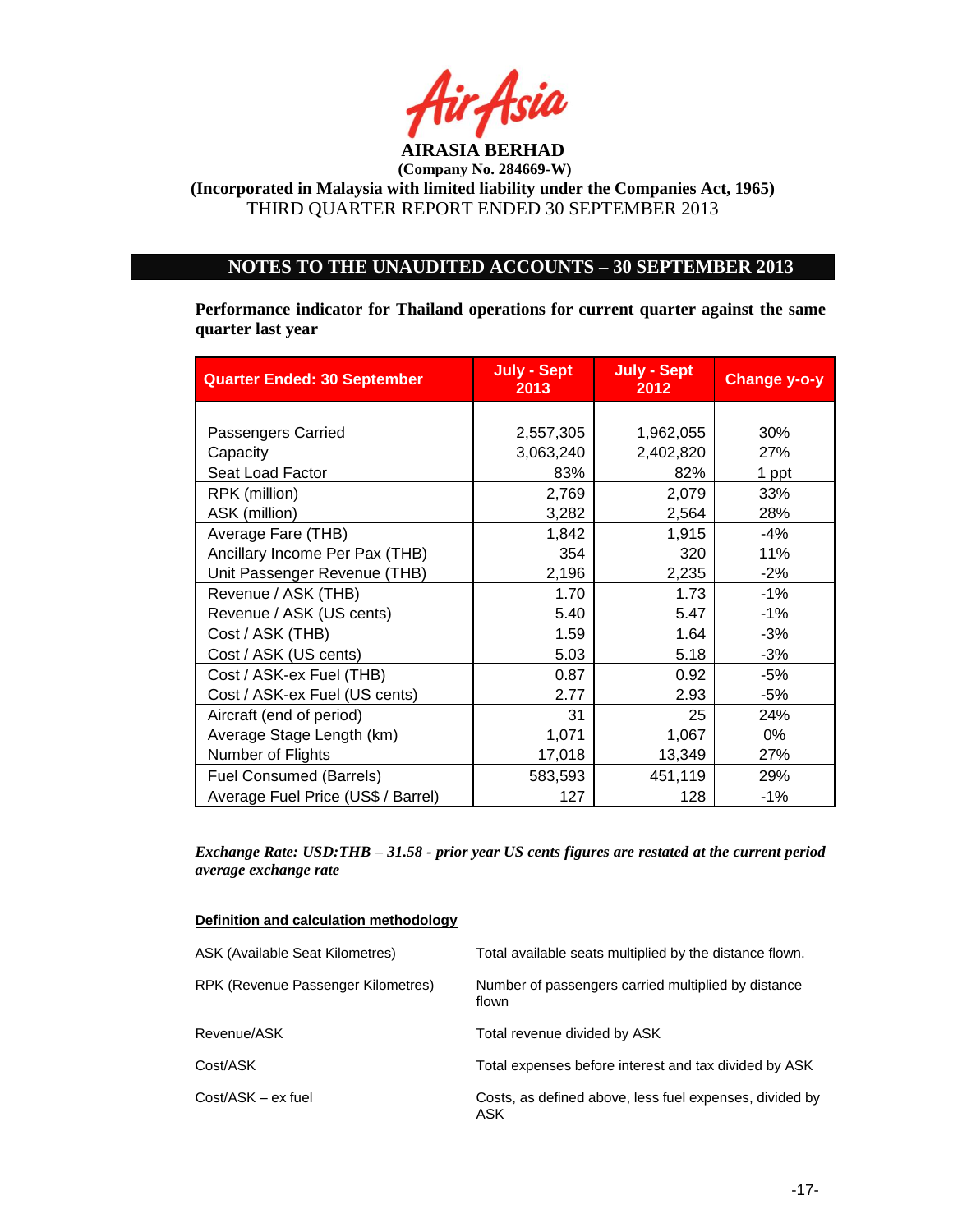

# **NOTES TO THE UNAUDITED ACCOUNTS – 30 SEPTEMBER 2013**

**Performance of current quarter against the same quarter last year for Thailand**

| <b>Quarter Ended: 30 September</b><br><b>THB'000</b>                      | <b>July - Sept 2013</b> | <b>July - Sept 2012</b> |
|---------------------------------------------------------------------------|-------------------------|-------------------------|
| <b>Revenue</b>                                                            | 5,595,068               | 4,426,438               |
| Operating expenses:<br>- Staff costs<br>- Depreciation of property, plant | (579, 077)              | (438, 711)              |
| and equipment                                                             | (96, 765)               | (19, 840)               |
| - Aircraft fuel expenses                                                  | (2,346,173)             | (1,826,546)             |
| - Maintenance & overhaul                                                  | (459, 672)              | (351, 284)              |
| -User charges and other related expenses                                  | (667, 853)              | (626, 339)              |
| - Aircraft operating lease expenses                                       | (826, 038)              | (789, 901)              |
| - Other operating expenses                                                | (347, 531)              | (232, 964)              |
| Other income                                                              | 105,664                 | 89,844                  |
| <b>Operating Profit</b>                                                   | 377,623                 | 230,697                 |
| Finance Income                                                            | 83,830                  | 36,036                  |
| <b>Finance Costs</b>                                                      | (61, 419)               | (5,086)                 |
| Profit before tax                                                         | 400,034                 | 261,647                 |
| Taxation                                                                  | (102, 721)              | (74, 781)               |
| <b>Profit after tax</b>                                                   | 297,313                 | 186,866                 |
| <b>EBITDAR</b>                                                            | 1,300,426               | 1,040,438               |
| <b>EBITDAR Margin</b>                                                     | 23%                     | 24%                     |
| <b>EBIT Margin</b>                                                        | 7%                      | 5%                      |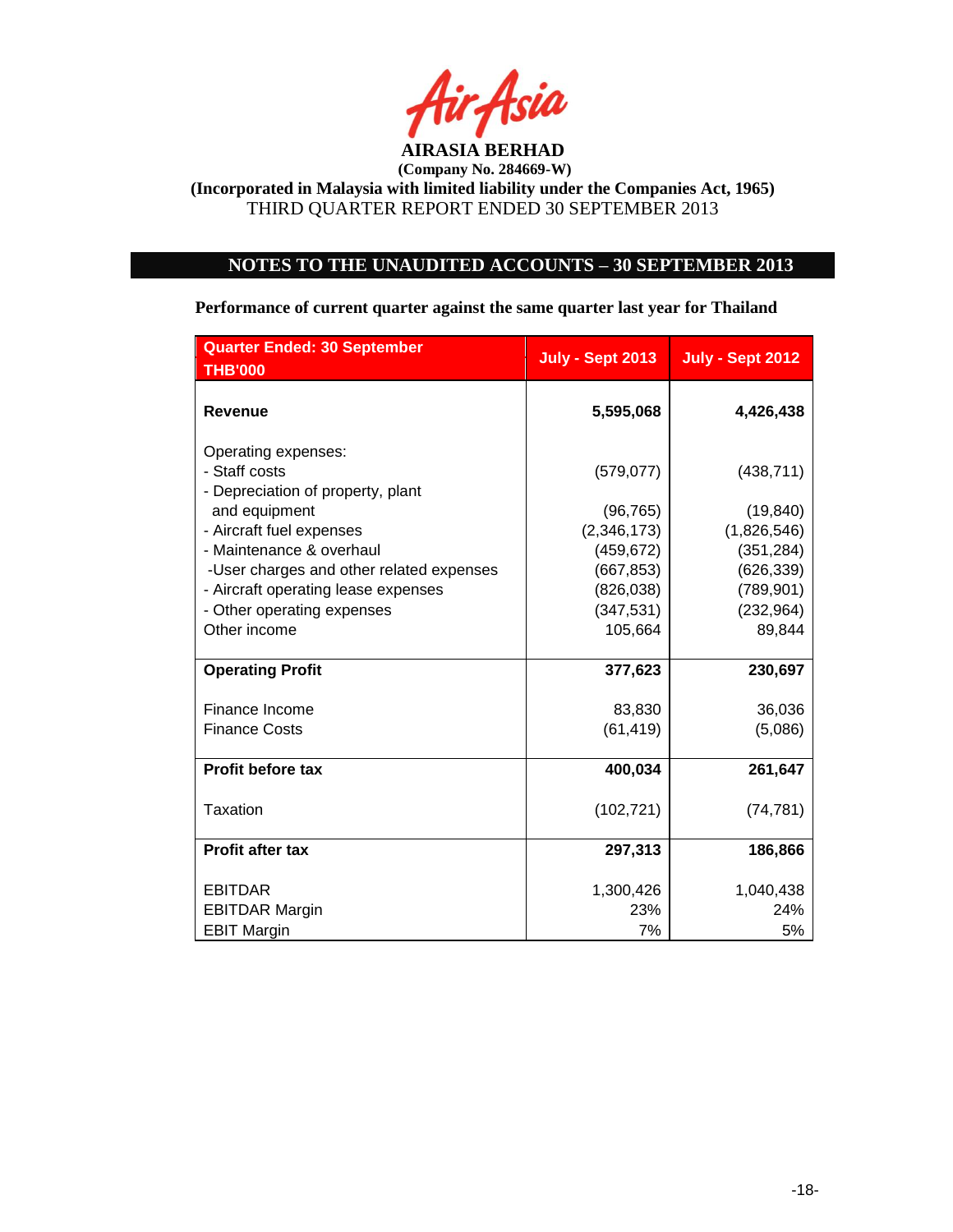

**(Company No. 284669-W)**

**(Incorporated in Malaysia with limited liability under the Companies Act, 1965)** THIRD QUARTER REPORT ENDED 30 SEPTEMBER 2013

## **NOTES TO THE UNAUDITED ACCOUNTS – 30 SEPTEMBER 2013**

#### **Balance Sheet**

| <b>Quarter Ended: 30 September</b><br><b>THB'000</b> | <b>Sept 2013</b> | <b>Dec 2012</b> |
|------------------------------------------------------|------------------|-----------------|
|                                                      |                  |                 |
| Property, Plant & Equipment                          | 6,679,069        | 2,935,361       |
| <b>Prepaid Expenses</b>                              | 1,449,850        | 233,859         |
| Inventory                                            | 59,846           | 58,345          |
| Other Debtors & Prepayments                          | 2,599,979        | 1,384,273       |
| General Investment                                   | 1,511,304        | 8,769           |
| Cash & Short Term Deposits                           | 7,055,756        | 6,161,070       |
| <b>Total Assets</b>                                  | 19.355.804       | 10,781,677      |
|                                                      |                  |                 |
| Sales In Advance                                     | 4,295,340        | 3,582,160       |
| <b>Other Creditors &amp; Accruals</b>                | 2,824,210        | 953,082         |
| Amounts Owing to Related Party                       | 481,857          | 427,725         |
| Long Term Liabilities                                | 6,300,958        | 1,922,775       |
| <b>Total Liabilities</b>                             | 13,902,365       | 6,885,742       |
|                                                      |                  |                 |
| <b>Share Capital</b>                                 | 435,555          | 435,556         |
| <b>Share Premium</b>                                 | 2,628,786        | 2,628,786       |
| <b>Retained Earnings</b>                             | 2,389,098        | 831,593         |
| <b>Total Equity</b>                                  | 5,453,439        | 3,895,935       |

## **ii) Associate Company - Indonesia AirAsia**

Indonesia AirAsia is an associate company owned 49% by AirAsia Berhad. As such it is accounted for using the equity method, as permitted by the Malaysian Accounting Standards Board MFRS128, Investments in Associates. The Group"s interest in Indonesia AirAsia has been reduced to zero and the Group will only recognize its share of profits after its share of profits equals the share of losses not previously recognized.

Indonesia AirAsia recorded revenue of IDR 1,619.2 billion in 3Q13, 35% higher as compared to the IDR 1,200.4 billion achieved in 3Q12. The positive growth in revenue can be attributed to higher passenger volumes which increased by 36% year-on-year despite the 1% decrease in the year-on-year unit passenger revenue. Anciliary income per passenger increased by 8% year-on-year. Passengers carried by Indonesia AirAsia increased as capacity rose 41% year-on-year while the seat load factor decreased 3ppt to 75%.

Indonesia AirAsia achieved an operating profit of IDR113.6 billion in 3Q13, compared to an operating profit of IDR138.3 billion in 3Q12. Indonesia AirAsia recorded a net profit of IDR2.4 billion in 3Q13 as compared to a net profit of IDR74.5 billion in 3Q12.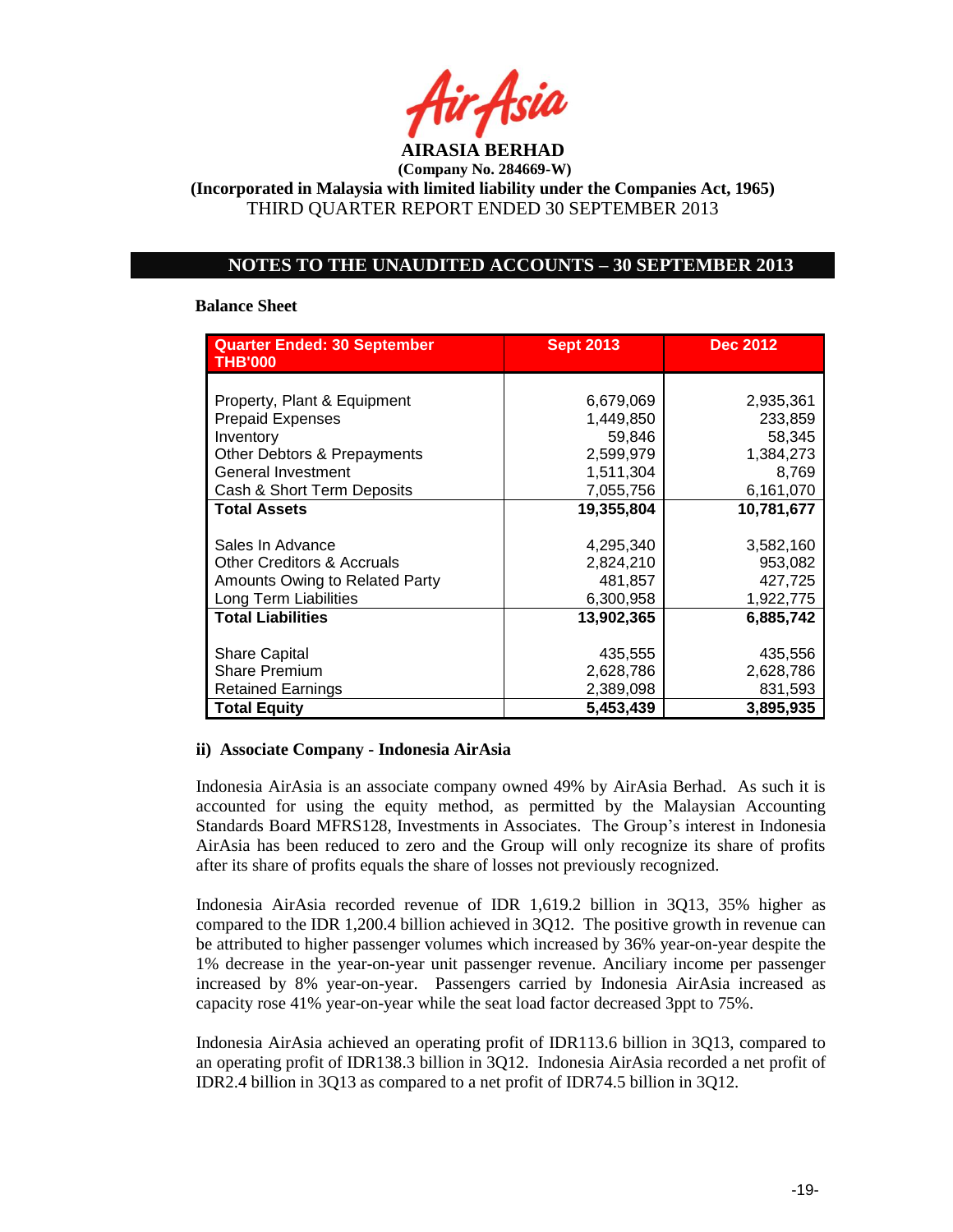

## **NOTES TO THE UNAUDITED ACCOUNTS – 30 SEPTEMBER 2013**

The AirAsia Berhad share of the net profit in 3Q13 amounted to RM0.3 million. However, as the Group"s interest in Indonesia AirAsia has been reduced to zero any profits will only be recognized when a total of RM154.7 million of unrecognized losses have been reversed.

**Performance indicator for Indonesia operations for current quarter against the same quarter last year**

| <b>Quarter Ended: 30 September</b> | <b>July - Sept</b><br>2013 | <b>July - Sept</b><br>2012 | Change y-o-y |
|------------------------------------|----------------------------|----------------------------|--------------|
|                                    |                            |                            |              |
| Passengers Carried                 | 2,057,580                  | 1,512,842                  | 36%          |
| Capacity                           | 2,741,040                  | 1,949,580                  | 41%          |
| Seat Load Factor                   | 75%                        | 78%                        | $-3$ ppt     |
| RPK (million)                      | 2,457                      | 1,833                      | 34%          |
| ASK (million)                      | 3,246                      | 2,349                      | 38%          |
| Average Fare (IDR)                 | 647,649                    | 664,275                    | $-3%$        |
| Ancillary Income Per Pax (IDR)     | 139,203                    | 129,196                    | 8%           |
| Unit Passenger Revenue (IDR)       | 786,852                    | 793,471                    | $-1%$        |
| Revenue / ASK (IDR)                | 498.84                     | 510.96                     | $-2%$        |
| Revenue / ASK (US cents)           | 4.57                       | 4.68                       | $-2\%$       |
| Cost / ASK (IDR)                   | 463.85                     | 452.10                     | 3%           |
| Cost / ASK (US cents)              | 4.25                       | 4.14                       | 3%           |
| Cost / ASK-ex Fuel (IDR)           | 230.03                     | 213.59                     | 8%           |
| Cost / ASK-ex Fuel (US cents)      | 2.11                       | 1.95                       | 8%           |
| Aircraft (end of period)           | 26                         | 19                         | 37%          |
| Average Stage Length (km)          | 1,195                      | 1,213                      | $-1\%$       |
| Number of Flights                  | 15,228                     | 10,831                     | 41%          |
| <b>Fuel Consumed (Barrels)</b>     | 500,024                    | 455,739                    | 10%          |
| Average Fuel Price (US\$ / Barrel) | 139                        | 113                        | 23%          |

*Exchange Rate: USD:IDR – 10,926 - prior year US cents figures are restated at the current period average exchange rate*

#### **Definition and calculation methodology**

| ASK (Available Seat Kilometres)    | Total available seats multiplied by the distance flown.        |
|------------------------------------|----------------------------------------------------------------|
| RPK (Revenue Passenger Kilometres) | Number of passengers carried multiplied by distance<br>flown   |
| Revenue/ASK                        | Total revenue divided by ASK                                   |
| Cost/ASK                           | Total expenses before interest and tax divided by ASK          |
| $Cost/ASK - ex fuel$               | Costs, as defined above, less fuel expenses, divided by<br>ASK |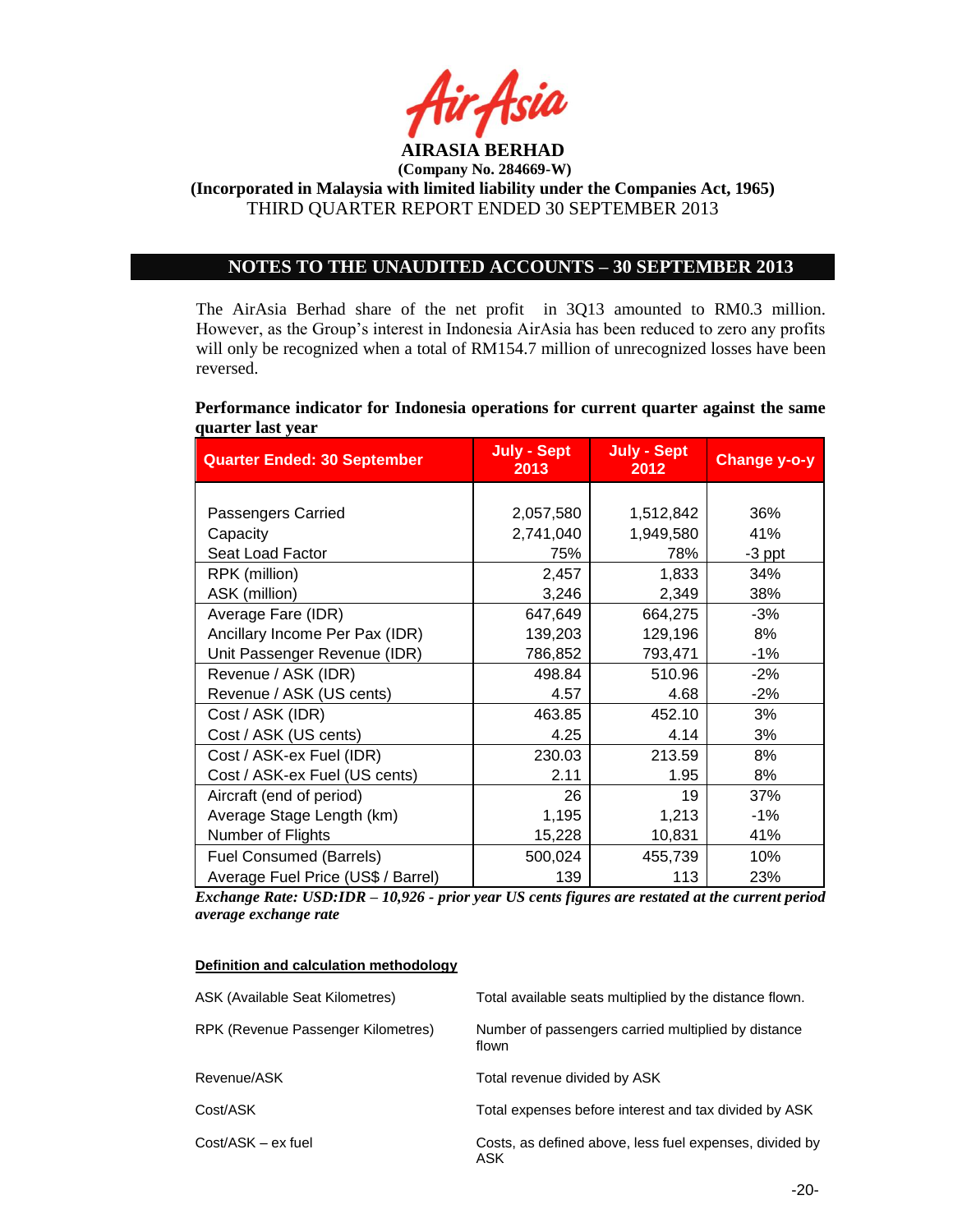

# **NOTES TO THE UNAUDITED ACCOUNTS – 30 SEPTEMBER 2013**

**Performance of current quarter against the same quarter last year for Indonesia**

| <b>Quarter Ended: 30 September</b>        | <b>July - Sept</b><br>2013 | <b>July - Sept</b><br>2012 |
|-------------------------------------------|----------------------------|----------------------------|
| <b>IDR</b> million                        |                            |                            |
| Revenue                                   | 1,619,012                  | 1,200,396                  |
| Operating expenses:                       |                            |                            |
| - Staff costs                             | (141, 526)                 | (111, 452)                 |
| - Depreciation                            | (23, 674)                  | (22, 589)                  |
| - Aircraft fuel expenses                  | (758, 866)                 | (560, 349)                 |
| - Aircraft operating lease expense        | (227, 962)                 | (143, 111)                 |
| - Maintenance & overhaul                  | (153, 262)                 | (64, 260)                  |
| - User charges and other related expenses | (164, 980)                 | (122, 649)                 |
| - Provision for early return of aircraft  |                            | (8,378)                    |
| - Other operating expenses                | (41, 654)                  | (39, 593)                  |
| Other income                              | 6,478                      | 10,256                     |
| <b>Operating Profit</b>                   | 113,566                    | 138,271                    |
| Finance Income                            | 1,450                      | 643                        |
| <b>Finance Costs</b>                      | (112, 630)                 | (64, 435)                  |
|                                           |                            |                            |
| Profit before tax                         | 2,386                      | 74,479                     |
| Taxation                                  |                            |                            |
| Profit after tax                          | 2,386                      | 74,479                     |
|                                           |                            |                            |
| <b>EBITDAR</b>                            | 365,202                    | 303,971                    |
| <b>EBITDAR Margin</b>                     | 23%                        | 25%                        |
| <b>EBIT Margin</b>                        | 7%                         | 12%                        |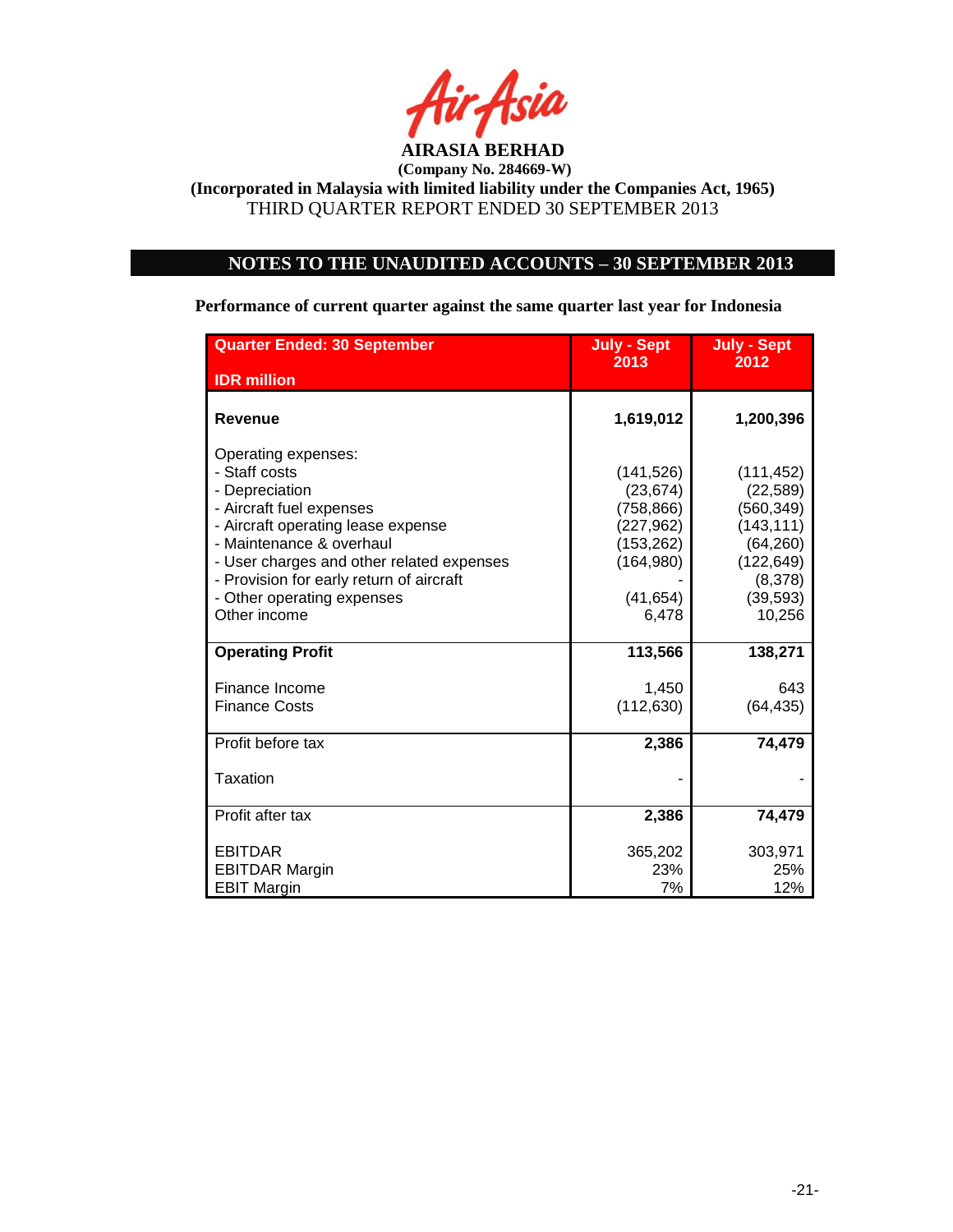

**(Company No. 284669-W)**

**(Incorporated in Malaysia with limited liability under the Companies Act, 1965)** THIRD QUARTER REPORT ENDED 30 SEPTEMBER 2013

## **NOTES TO THE UNAUDITED ACCOUNTS – 30 SEPTEMBER 2013**

#### **Balance Sheet**

| <b>Quarter Ended: 30 September</b><br><b>IDR</b> million | <b>Sept 2013</b> | <b>Dec 2012</b> |
|----------------------------------------------------------|------------------|-----------------|
|                                                          |                  |                 |
| Property, Plant & Equipment                              | 1,594,773        | 1,666,201       |
| Work In Progress                                         |                  | 228             |
| <b>Deferred Expenditure</b>                              | 12,328           |                 |
| Inventory                                                | 23,909           | 2,068           |
| Other Debtors & Prepayments                              | 197,116          | 439,089         |
| Amounts Owing from Related Party                         | 2,050,048        |                 |
| <b>Maintenance Reserves</b>                              | 167,122          | 89,640          |
| Cash & Short Term Deposits                               | 317,166          | 91,618          |
| <b>Total Assets</b>                                      | 4,362,461        | 2,288,844       |
|                                                          |                  |                 |
| Sales In Advance                                         | 505,307          | 569,770         |
| <b>Other Creditors &amp; Accruals</b>                    | 2,642,106        | 690,998         |
| Amounts Owing to Related Party                           | 745,839          | 269,356         |
| <b>Borrowings</b>                                        | 1,758,773        | 1,871,247       |
| <b>Total Liabilities</b>                                 | 5,652,025        | 3,401,371       |
| <b>Share Capital</b>                                     | 180,000          | 180,000         |
| <b>Share Premium</b>                                     |                  |                 |
| <b>Retained Earnings</b>                                 | (1,469,565)      | (1,292,527)     |
| <b>Total Equity</b>                                      | (1,289,565)      | (1, 112, 527)   |

## **iii) Jointly Controlled Entity – Asian Aviation Centre of Excellence Sdn Bhd ('AACOE')**

AACOE is a joint venture company which is incorporated in Malaysia and is owned in equal shares by AirAsia Berhad and CAE Inc, a Canadian incorporated aviation training organization. AACOE recorded a net profit of RM5.5 million (quarter ended 30 Sept 2012: RM2.2 million) in the quarter of which RM2.8 million (quarter ended 30 Sept 2012: RM1.1 million) is equity accounted in the AirAsia Berhad income statement.

## **iv) Jointly Controlled Entity – AAE Travel Pte Ltd ('AAE Travel')**

AAE Travel is a joint venture company which is incorporated in Singapore and is owned in equal shares by AirAsia Berhad and Expedia Inc, a USA incorporated on-line travel agent. AAE Travel recorded a net profit of RM14.3 million (quarter ended 30 Sept 2012: RM5.0 million) in the quarter of which RM7.1 million (quarter ended 30 Sept 2012: RM2.5 million) is equity accounted in the AirAsia Berhad income statement.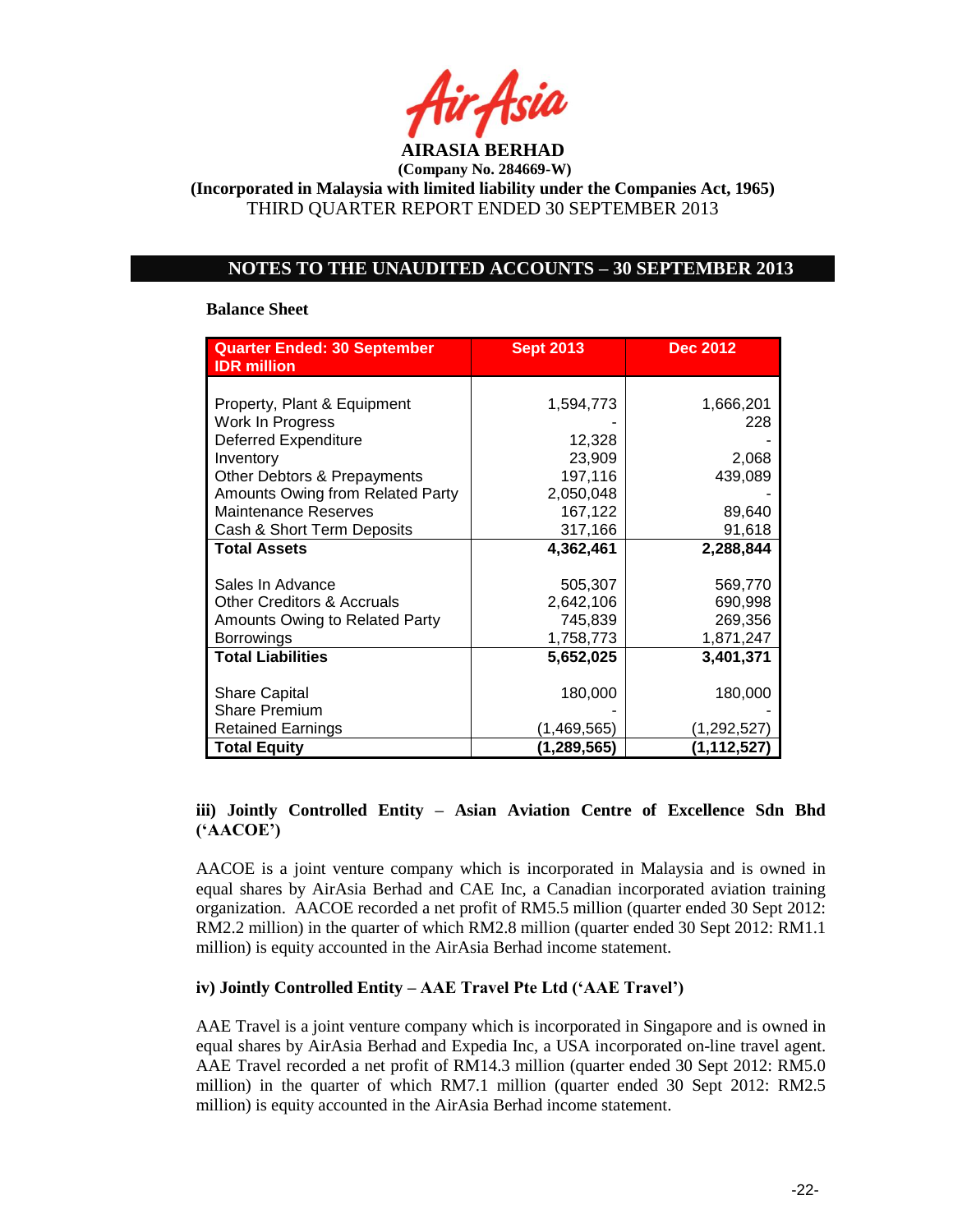

## **NOTES TO THE UNAUDITED ACCOUNTS – 30 SEPTEMBER 2013**

### **v) Jointly Controlled Entity – Think Big Digital Sdn Bhd ('BIG')**

BIG is a joint venture company which is incorporated in Malaysia and is owned in equal shares by AirAsia Berhad and Tune Money International Sdn Bhd. BIG recorded a net loss of RM1.7 million (quarter ended 30 Sept 2012: net loss of RM3.0 million) in the quarter under review. As the Group"s interest in BIG has been reduced to zero, in accordance with MFRS128, any profits will only be recognized when a total of RM24.1 million of unrecognized losses have been reversed.

### **vi) Associate Company – AirAsia Inc ('AirAsia Philippines')**

AirAsia Philippines is an associate company which is incorporated in the Republic of the Philippines and is 40% owned by AirAsia Berhad. AirAsia Philippines recorded a net loss of RM21.3 million (quarter ended 30 Sept 2012: net loss of RM25.6 million) in the quarter under review. As the Group"s interest in AirAsia Philippines has been reduced to zero, in accordance with MFRS128, any profits will only be recognized when a total of RM55.8 million of unrecognized losses have been reversed.

### **24. Variation of results against preceding quarter**

The Group achieved a profit after taxation of RM35.5 million for the quarter under review. This is RM22.8 million lower compared to the RM58.3 million profit after taxation achieved in the immediately preceding quarter ended 30 June 2013.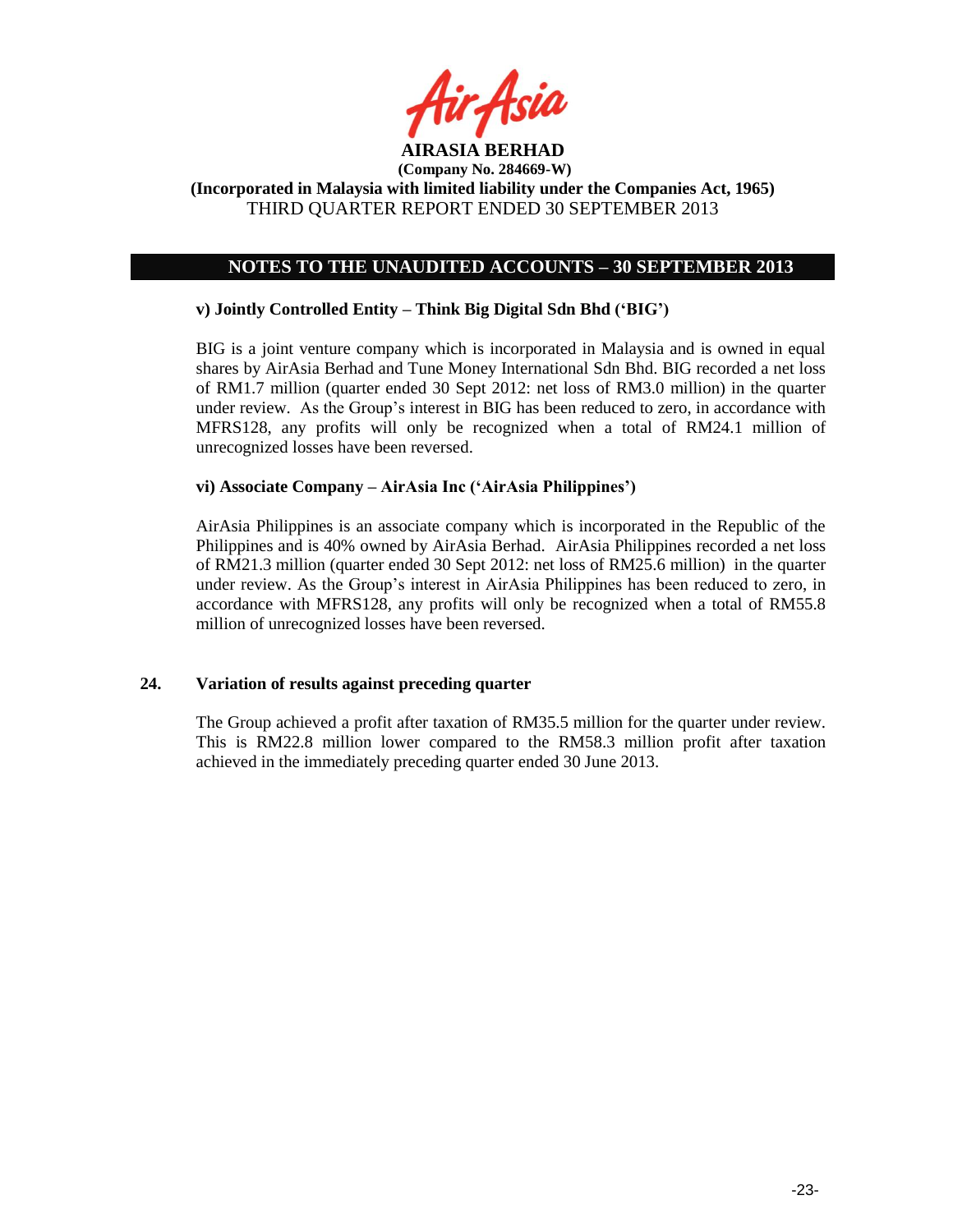

## **NOTES TO THE UNAUDITED ACCOUNTS – 30 SEPTEMBER 2013**

#### **25. Commentary on prospects**

The Group will take delivery of twelve A320 aircraft in the fourth quarter of the year, which will be deployed in Thailand (4) and Malaysia (8). In the same quarter, 5 aircraft will be redeployed from Malaysia to the Phillipines and 4 aircraft will be redeployed from Japan, 3 to Indonesia and 1 to the Phillipines.

In Malaysia, forward loads for the remaining months of the fourth quarter are higher than in the prior year with base fares slightly lower than the prior year. Passenger numbers are expected to be particularly strong in November and December during the year end holiday period and remain strong for the rest of the quarter in line with the seasonal patterns.

In Thailand, demand is expected to be strong in the final quarter of the year, the peak season for tourism and travel in the country. The four aircraft to be delivered to Thailand AirAsia in the final quarter of the year will take the fleet size to 35, representing a full year capacity increase of 25%. Forward loads in Thailand are higher than the prior year with average fares also higher than the prior year.

Indonesia AirAsia will continue with network expansion for both domestic and international markets in the fourth quarter, with the three additional aircraft resulting in a year-on-year additional capacity of approximately 30%. These aircraft will be deployed in Bali, Bandung and Jakarta. The demand for the months of October and November, especially on the international routes, is anticipated to be slightly impacted by the recent depreciation of Rupiah which has dampened demand for travel. In contrast, the stronger currencies in Singapore and Malaysia are anticipated to boost our inbound demand during school holiday starting in mid-November until the end of the year. Double-digit growth in passenger numbers is anticipated in Q4 and will be in line with capacity growth. The outlook for the month of December is positive due to anticipated high demand from school holiday makers and the long year-end break. Forward loads in Indonesia are slightly lower compared to the previous year as a consequence of new route launches.

In the Philippines the economy has expanded by more than 7 percent over the past year, due to a turnaround in exports, continued government spending, an expanding tax base and strong purchasing power derived from offshore remittances. The outlook for Q4 2013 outlook is cautiously optimistic, due to the seasonal increase in consumer demand during the harvest season and Christmas holidays, stable macroeconomic conditions, and expected rise in investments following the investment-grade credit rating for the Philippines. As yet, it is unclear how much the recent devastation of typhoon Yolanda will dampen projected economic growth trends. AirAsia Philippines has been launching humanitarian flights to assist in helping those in need and also to bring relief support to the affected regions. With a net increase of 2 additional aircraft in Q4, AirAsia Zest will increase international frequencies from Manila and Kalibo to Kuala Lumpur, Kota Kinabalu, Incheon, Busan, and Shanghai and launch new flights from Manila to Miri and Macau, from Cebu to Kuala Lumpur, and from Kalibo to Shanghai. Three new domestic routes from Cebu to Cagayan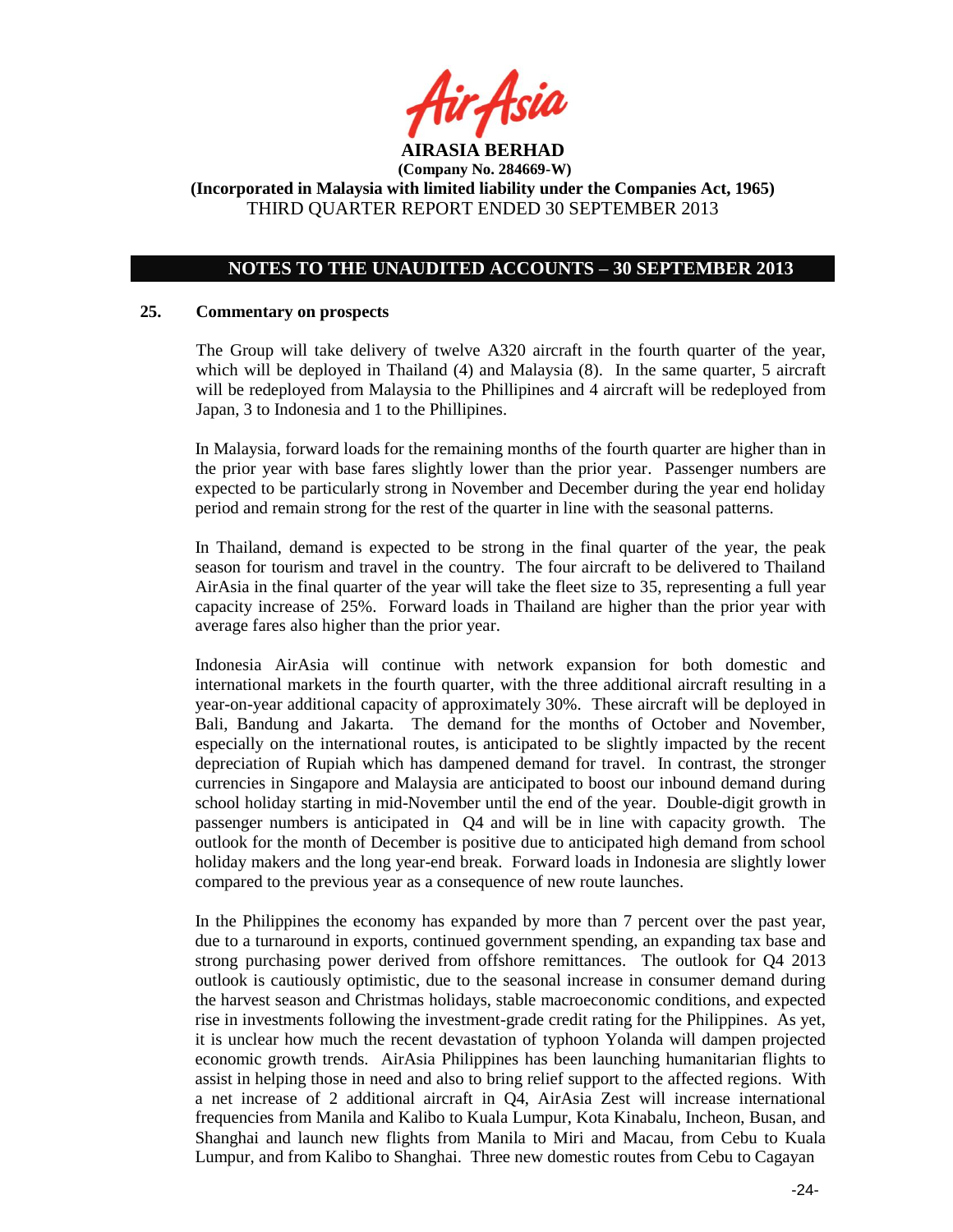

## **NOTES TO THE UNAUDITED ACCOUNTS – 30 SEPTEMBER 2013**

de Oro, Davao and Puerto Princesa will also be launched. Loads and fares are expected to be higher than previous year and previous quarter.

The outlook for the fourth quarter of the year should be seen in the context of the current prices of oil and aviation fuel. However, barring any unforeseen circumstances, the Directors remain positive for the prospects of the Group for the fourth quarter, the remainder of 2013.

## **26. Profit forecast**

No profit forecast has been issued.

## **27. Finance income/(costs)**

|                                          | <b>Group and Company</b>           |                                    |                                          |                                          |
|------------------------------------------|------------------------------------|------------------------------------|------------------------------------------|------------------------------------------|
| All figures in RM'000                    | Quarter<br><b>Ended</b><br>30/9/13 | Quarter<br><b>Ended</b><br>30/9/12 | <b>Year to</b><br><b>Date</b><br>30/9/13 | <b>Year to</b><br><b>Date</b><br>30/9/12 |
| <b>Finance income</b>                    |                                    |                                    |                                          |                                          |
| from<br>due<br>Interest<br>amounts<br>on |                                    |                                    |                                          |                                          |
| associates and JV entities               | 13,405                             | 13,013                             | 37,907                                   | 38,370                                   |
| Interest on deposits                     | 288                                | 4,824                              | 5,167                                    | 10,379                                   |
| Other interest income                    | 2,701                              | 2,642                              | 7,397                                    | 9,703                                    |
|                                          | 16,394                             | 20,479                             | 50,471                                   | 58,452                                   |
| <b>Finance costs</b>                     |                                    |                                    |                                          |                                          |
| <b>Bank borrowings</b>                   | (103, 862)                         | (94,265)                           | (314, 812)                               | (274, 447)                               |
| Amortisation of premiums for             |                                    |                                    |                                          |                                          |
| interest rate caps                       | (2,041)                            | (1,986)                            | (6,007)                                  | (5,930)                                  |
| Bank facilities and other charges        | (440)                              | (366)                              | (1,230)                                  | (1,200)                                  |
|                                          | (106, 343)                         | (96, 617)                          | (322, 049)                               | (281, 577)                               |
|                                          |                                    |                                    |                                          |                                          |
| Net cost                                 | (89, 949)                          | (76, 138)                          | (271, 578)                               | (223, 125)                               |
|                                          |                                    |                                    |                                          |                                          |
| Foreign exchange gains/(losses)          |                                    |                                    |                                          |                                          |
| <b>Borrowings</b>                        |                                    |                                    |                                          |                                          |
| - realized                               | (1,191)                            | (82)                               | (2,397)                                  | (20, 692)                                |
| - unrealized                             | (269, 952)                         | 206,992                            | (526, 263)                               | 206,928                                  |
| - fair value movement recycled           |                                    |                                    |                                          |                                          |
| from cash flow hedge reserve             | 85,258                             | (106, 081)                         | 182,369                                  | (99, 226)                                |
|                                          | (185, 885)                         | 100,829                            | (346, 291)                               | 87,010                                   |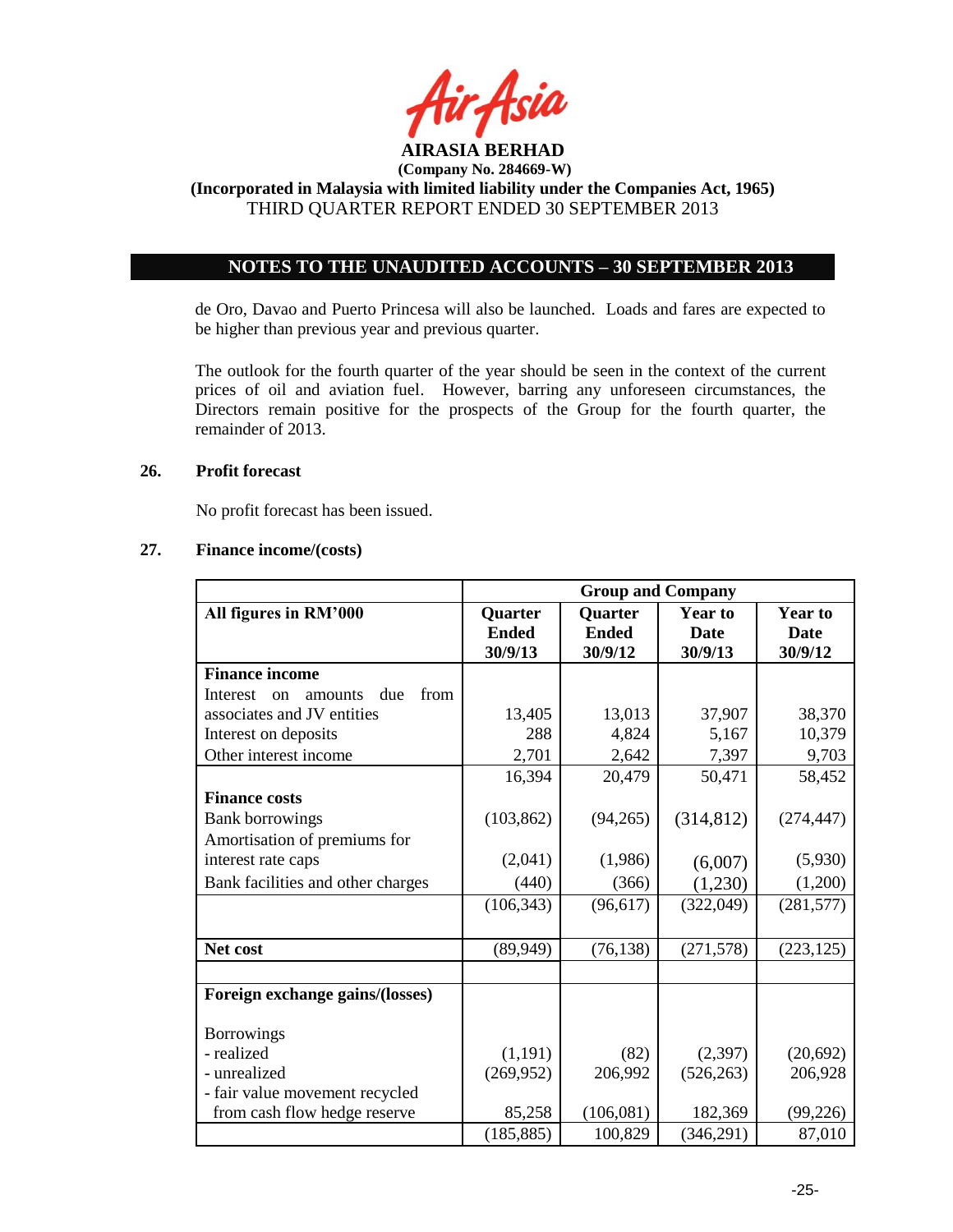

**(Company No. 284669-W)**

**(Incorporated in Malaysia with limited liability under the Companies Act, 1965)** THIRD QUARTER REPORT ENDED 30 SEPTEMBER 2013

## **NOTES TO THE UNAUDITED ACCOUNTS – 30 SEPTEMBER 2013**

### **28. Income tax expense**

### *Current taxation*

The current taxation charge of RM3.2 million comprises tax payable on interest income.

## *Deferred taxation*

RM13.6 million deferred tax credits arose in the current financial period as a result of the reduction in deferred tax liabilities and the additional deferred tax assets recognized. The deferred tax liabilities reduced as the difference between the net book value and tax written down value of property, plant and equipment decreased in the period. The deferred tax assets arose from the additional capital allowances granted in the period but which remained unutilized in combination with the Investment Allowances granted on aircraft delivery.

### **29. Unquoted investments and properties**

There was no purchase or disposal of unquoted investments or properties for the quarter under review and financial period to date.

## **30. Quoted investments and properties**

There was no purchase or disposal of quoted securities for the quarter under review and financial period to date.

## **31. Status of corporate proposals announced**

## *AirAsia India Joint Venture*

There have not been any further changes in the status of the AirAsia India joint venture since the announcement made on 26 September 2013 on the receipt of the Initial No Objection Certificate ("NOC") from the Ministry of Civil Aviation, India.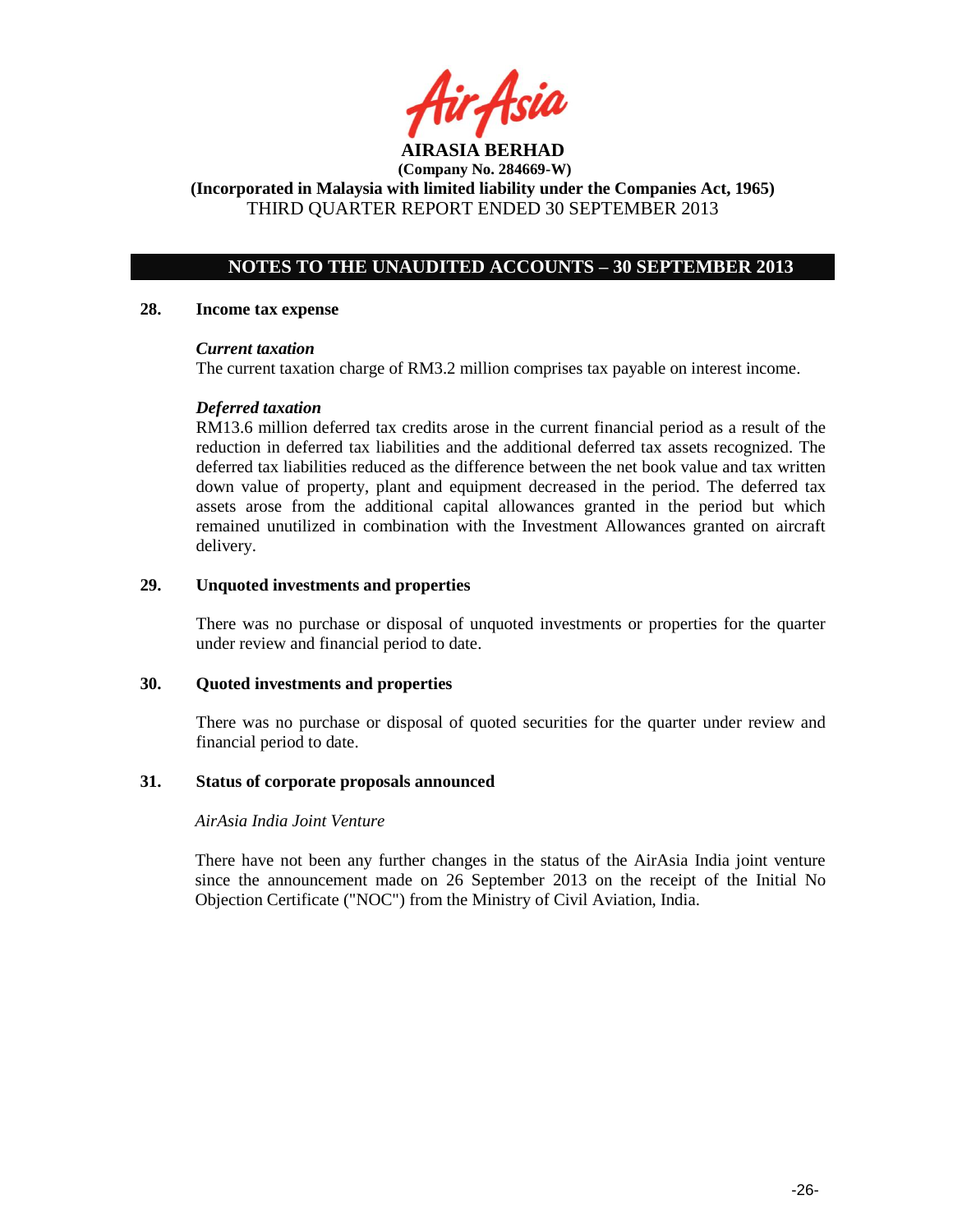

# **NOTES TO THE UNAUDITED ACCOUNTS – 30 SEPTEMBER 2013**

### **32. Borrowings and debt securities**

|                   | At 30/9/2013<br><b>RM'000</b> | At 30/6/2013<br><b>RM'000</b> |  |
|-------------------|-------------------------------|-------------------------------|--|
| <b>Current</b>    | 899,357                       | 844,289                       |  |
| Non-current       | 8,302,355                     | 7,968,423                     |  |
| <b>Total Debt</b> | 9,201,712                     | 8,812,712                     |  |

The borrowings are mainly in the form of term loans which are for the purchase of new Airbus A320-200 aircraft.

The maturity period of non-current borrowing is 14 years and below. Borrowings are denominated in US Dollar (predominantly), RM and Euro. The Company has substantially hedged its foreign exchange exposure through foreign exchange contracts as explained in Note 33 (i).

The Company"s aircraft financing facilities are principally secured by the following types of security:

- (a) Assignment of rights under contract with Airbus over each aircraft
- (b) Assignment of insurance and reinsurances of each aircraft
- (c) Assignment of airframe and engine warranties of each aircraft
- (d) Mortgage of the aircraft
- (e) Deregistration Power of Attorney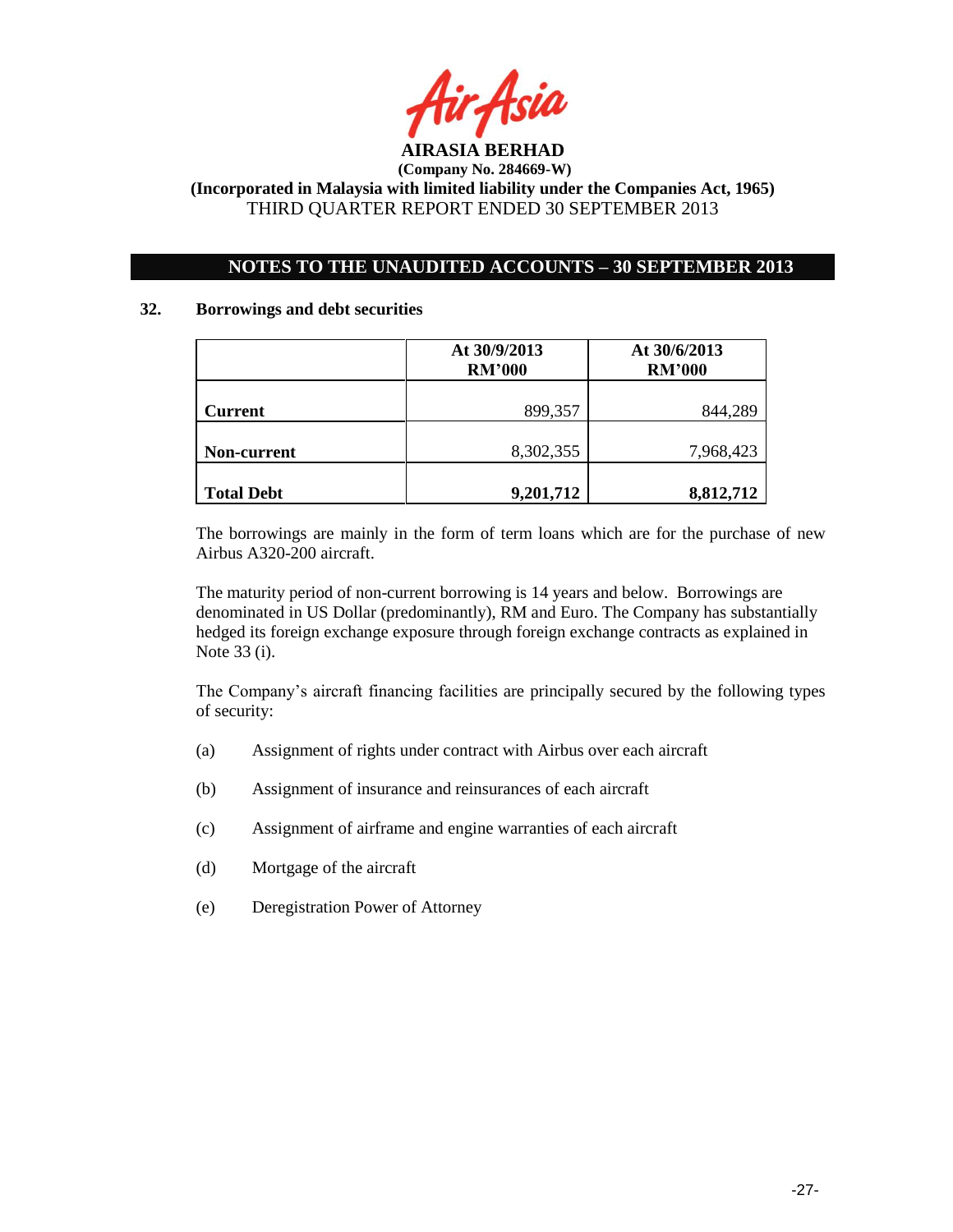

## **NOTES TO THE UNAUDITED ACCOUNTS – 30 SEPTEMBER 2013**

### **33. Derivative Financial Instruments:**

The fair value of derivative financial instruments is determined in accordance with FRS139 "Financial Instruments: Recognition and Measurement"

(i) Forward Foreign Exchange Contracts

As at 30 September 2013, AirAsia Berhad has hedged approximately 52% of its dollar liabilities of its aircraft and engine loans into Malaysian Ringgit ("MYR") by using long dated foreign exchange forward contracts. The latest weighted average forward exchange rate of USD/MYR is 3.2238.

(ii) Interest Rate Hedging

As at 30 September 2013, the Group has entered interest rate hedging transactions to hedge against fluctuations in the USD Libor on its existing and future aircraft financing for aircraft deliveries from 2005 up to 2013.

(iii) Fuel Hedging

As at 30 September 2013, the Group has entered into Singapore Jet Kerosene fixed swaps which represent up to 30% of the Group"s total budgeted fuel consumption for the final quarter of 2013 with a weighted average price of USD123.13 per barrel.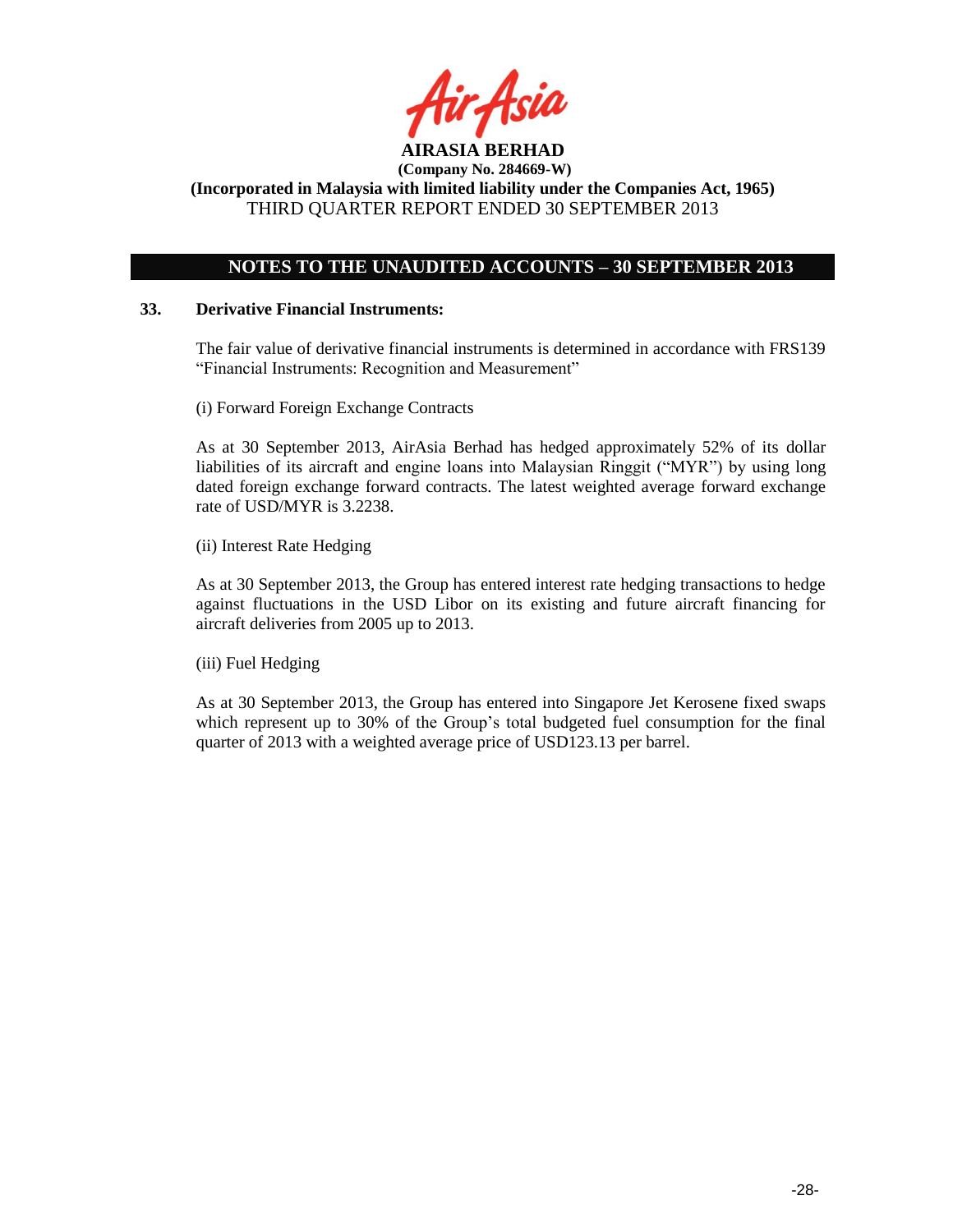

## **NOTES TO THE UNAUDITED ACCOUNTS – 30 SEPTEMBER 2013**

### **33. Derivative financial instruments (continued)**

| <b>Type of derivatives</b>                | <b>Notional Value</b><br>as at 30/09/2013 | <b>Fair Value</b><br>as at 30/09/2013<br><b>Assets/(Liabilities)</b> |
|-------------------------------------------|-------------------------------------------|----------------------------------------------------------------------|
| (i) Fuel contract                         | Barrels (million)                         | RM (million)                                                         |
| - less than 1 year<br>- 1 year to 3 years | 0.43                                      | (3.68)                                                               |
| <b>Total</b>                              | 0.43                                      | (3.68)                                                               |
|                                           | RM (million)                              | RM (million)                                                         |
| (ii) Interest rate contracts              |                                           |                                                                      |
| - less than 1 year                        |                                           |                                                                      |
| - 1 year to 3 years                       |                                           |                                                                      |
| - more than 3 years                       | 3,437.30                                  | (309.78)                                                             |
| <b>Total</b>                              | 3,437.30                                  | (309.78)                                                             |
| (iii) Foreign currency contracts          | RM (million)                              | RM (million)                                                         |
| - less than 1 year                        |                                           |                                                                      |
| - 1 year to 3 years                       | 99.50                                     | 4.28                                                                 |
| - more than 3 years                       | 3,434.90                                  | 170.97                                                               |
| <b>Total</b>                              | 3,534.40                                  | 175.25                                                               |

The related accounting policies, cash requirements of the derivatives, risks associated with the derivatives and policies to mitigate those risks are unchanged since the last financial year.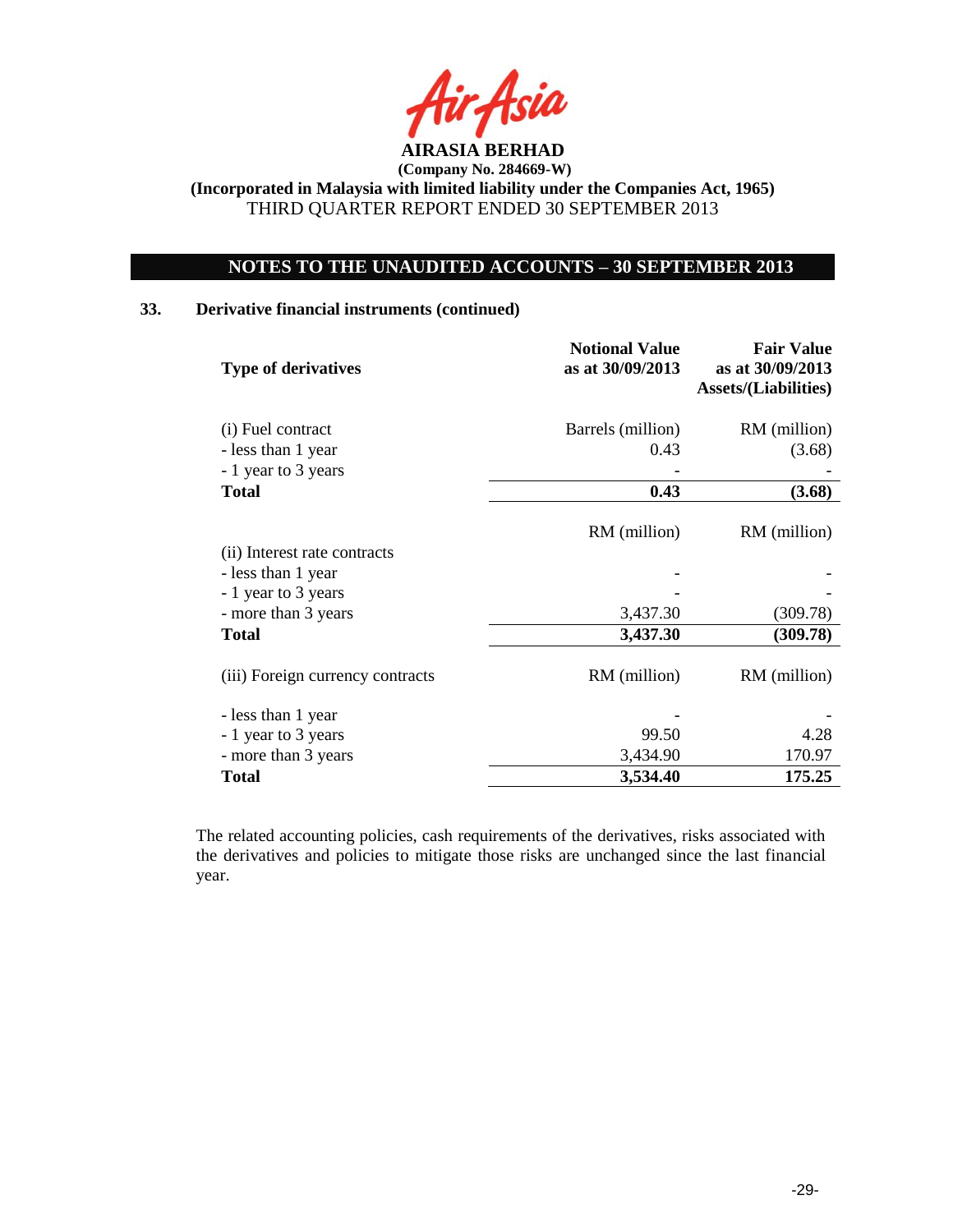

## **NOTES TO THE UNAUDITED ACCOUNTS – 30 SEPTEMBER 2013**

### **34. Fair value estimation**

The carrying amounts of cash and cash equivalents, trade and other current assets, and trade and other liabilities approximate their respective fair values due to the relatively short-term maturity of these financial instruments. The table below analyses financial instruments carried at fair value, by valuation method.The different levels have been defined as follows:

- Quoted prices (unadjusted) in active markets for identical assets or liabilities (Level1).
- Inputs other than quoted prices included within level 1 that are observable for the asset or liability, either directly (that is, as prices) or indirectly (that is, derived from prices) (Level 2).
- Inputs for the asset or liability that are not based on observable market data (that is, Unobservable inputs) (Level 3).

The following tables presents the Group and Company"s assets and liabilities that are measured at fair value at 30 September 2013 and 31 December 2013:

|                                                       | Level 1<br><b>RM'000</b> | Level <sub>2</sub><br><b>RM'000</b> | Level 3<br><b>RM'000</b> | Total<br><b>RM'000</b> |
|-------------------------------------------------------|--------------------------|-------------------------------------|--------------------------|------------------------|
| 30 September 2013                                     |                          |                                     |                          |                        |
| Assets                                                |                          |                                     |                          |                        |
| Financial assets at fair value through profit or loss |                          |                                     |                          |                        |
| - Trading derivatives                                 |                          | 32,553                              |                          | 32,553                 |
| Derivatives used for hedging                          |                          | 154,167                             |                          | 154,167                |
| Available-for-sale financial assets                   |                          |                                     |                          |                        |
| - Equity securities                                   | 610,226                  |                                     | 12,810                   | 623,036                |
| <b>Total Assets</b>                                   | 610,226                  | 186,720                             | 12,810                   | 809,756                |
| <b>Liabilities</b>                                    |                          |                                     |                          |                        |
| Financial assets at fair value through profit or loss |                          |                                     |                          |                        |
| - Trading derivatives                                 |                          | 95,301                              |                          | 95,301                 |
| Derivatives used for hedging                          |                          | 229,631                             |                          | 229,631                |
| <b>Total Liabilities</b>                              |                          | 324,932                             |                          | 324,932                |
| 31 December 2012                                      |                          |                                     |                          |                        |
|                                                       |                          |                                     |                          |                        |
| Assets                                                |                          |                                     |                          |                        |
| Financial assets at fair value through profit or loss |                          |                                     |                          |                        |
| - Trading derivatives                                 |                          | 3,548                               |                          | 3,548                  |
| Derivatives used for hedging                          |                          | 34,125                              |                          | 34,125                 |
| Available-for-sale financial assets                   |                          |                                     |                          |                        |
| - Equity securities                                   |                          |                                     | 308.792                  | 308,792                |
| <b>Total Assets</b>                                   |                          | 37,673                              | 308,792                  | 346,465                |
| Liabilities                                           |                          |                                     |                          |                        |
| Financial assets at fair value through profit or loss |                          |                                     |                          |                        |
| - Trading derivatives                                 |                          | 136,861                             |                          | 136,861                |
| Derivatives used for hedging                          |                          | 408,766                             |                          | 408,766                |
| <b>Total Liabilities</b>                              |                          | 545,627                             |                          | 545,627                |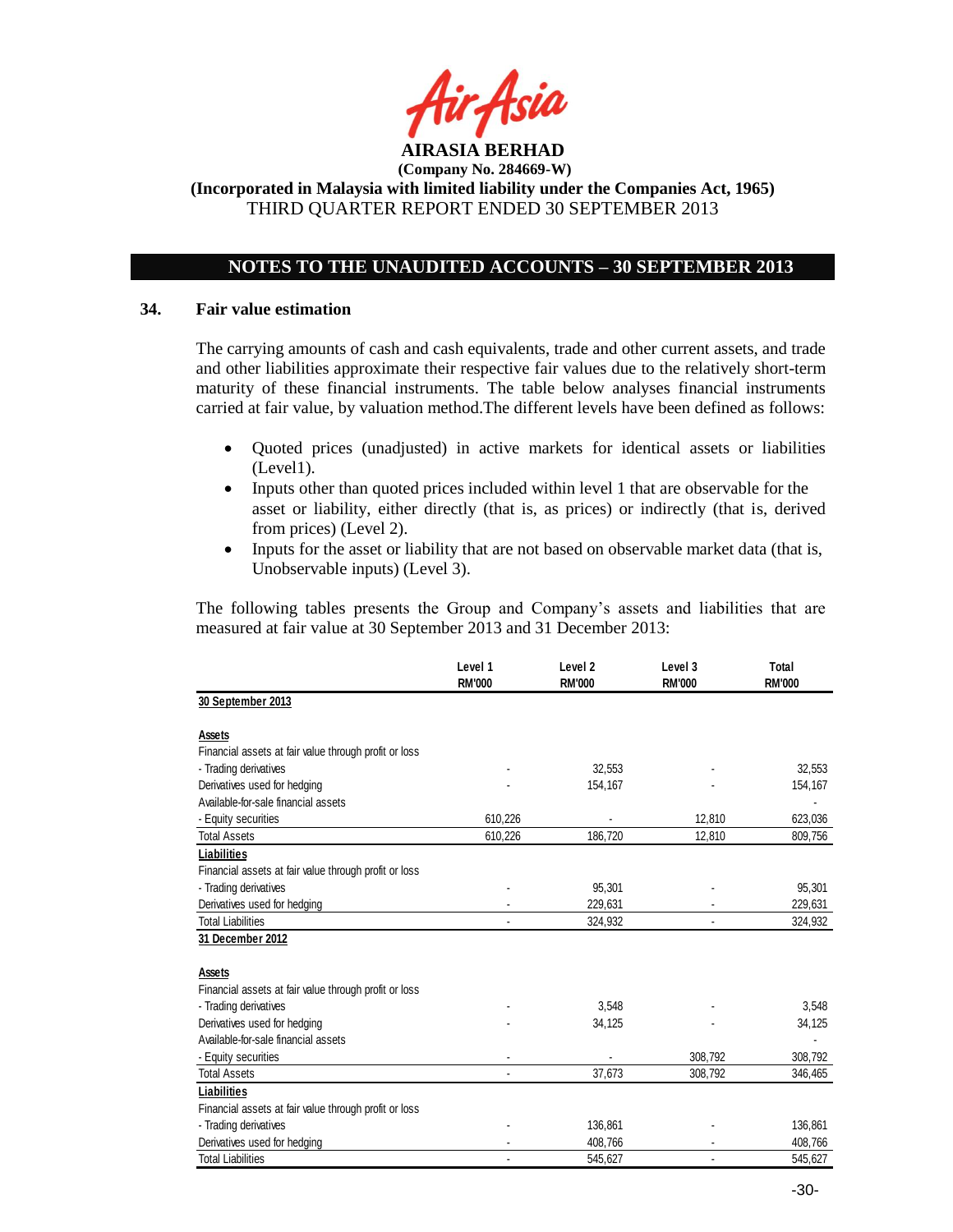

## **NOTES TO THE UNAUDITED ACCOUNTS – 30 SEPTEMBER 2013**

### **34. Fair value estimation (continued)**

Financial instruments are classified as Level 1 if their value is observable in an active market. Such instruments are valued by reference to unadjusted quoted prices for identical assets or liabilities in active markets where the quoted prices is readily available, and the price represents actual and regularly occurring market transactions. An active market is one in which transactions occur with sufficient volume and frequency to provide pricing information on an on-going basis. These would include actively traded listed equities and actively exchange-traded derivatives.

Where fair value is determined using unquoted market prices in less active markets or quoted prices for similar assets and liabilities, such instruments are generally classified as Level 2. In cases where quoted prices are generally not available, the Group then determines fair value based upon valuation techniques that use as inputs, market parameters including but not limited to yield curves, volatilities and foreign exchange rates. The majority of valuation techniques employ only observable market data and so reliability of the fair value measurement is high. These would include certain bonds, government bonds, corporate debt securities, repurchase and reverse purchase agreements, loans, credit derivatives, certain issued notes and the Group"s over the counter ("OTC") derivatives.

Financial instruments are classified as Level 3 if their valuation incorporates significant inputs that are not based on observable market data (unobservable inputs). Such inputs are generally determined based on observable inputs of a similar nature, historical observations on the level of the input or other analytical techniques. This category includes private equity investments, certain OTC derivatives (requiring complex and unobservable inputs such as correlations and long dated volatilities) and certain bonds.

In the current quarter, the Group's investment in AirAsia X Berhad, was listed on the Main Market of Bursa Securities Malaysia following an initial public offering of shares. In the previous quarter, the Group's investment in Tune Ins Holdings Berhad ("TIH"), classified as available-for-sale financial assets, was listed on the Main Market of Bursa Securities Malaysia following an initial public offering of shares. This resulted in a transfer from a Level 3 instrument to a Level 1 instrument as the value is now observable in an active market.

|                                                                        | <b>Equity Securities</b><br>30 Sept 2013<br><b>RM'000</b> |
|------------------------------------------------------------------------|-----------------------------------------------------------|
| Opening balance at 1 January 2013                                      | 308,792                                                   |
| Transfer from Level 3                                                  | (610, 226)                                                |
| Fair value gain recognised in other comprehensive income               | 314.244                                                   |
| Closing balance at 30 September 2013                                   | 12,810                                                    |
| Total gain for the financial period ended 30 September 2013 recognised |                                                           |
| in other comprehensive income                                          | 314.244                                                   |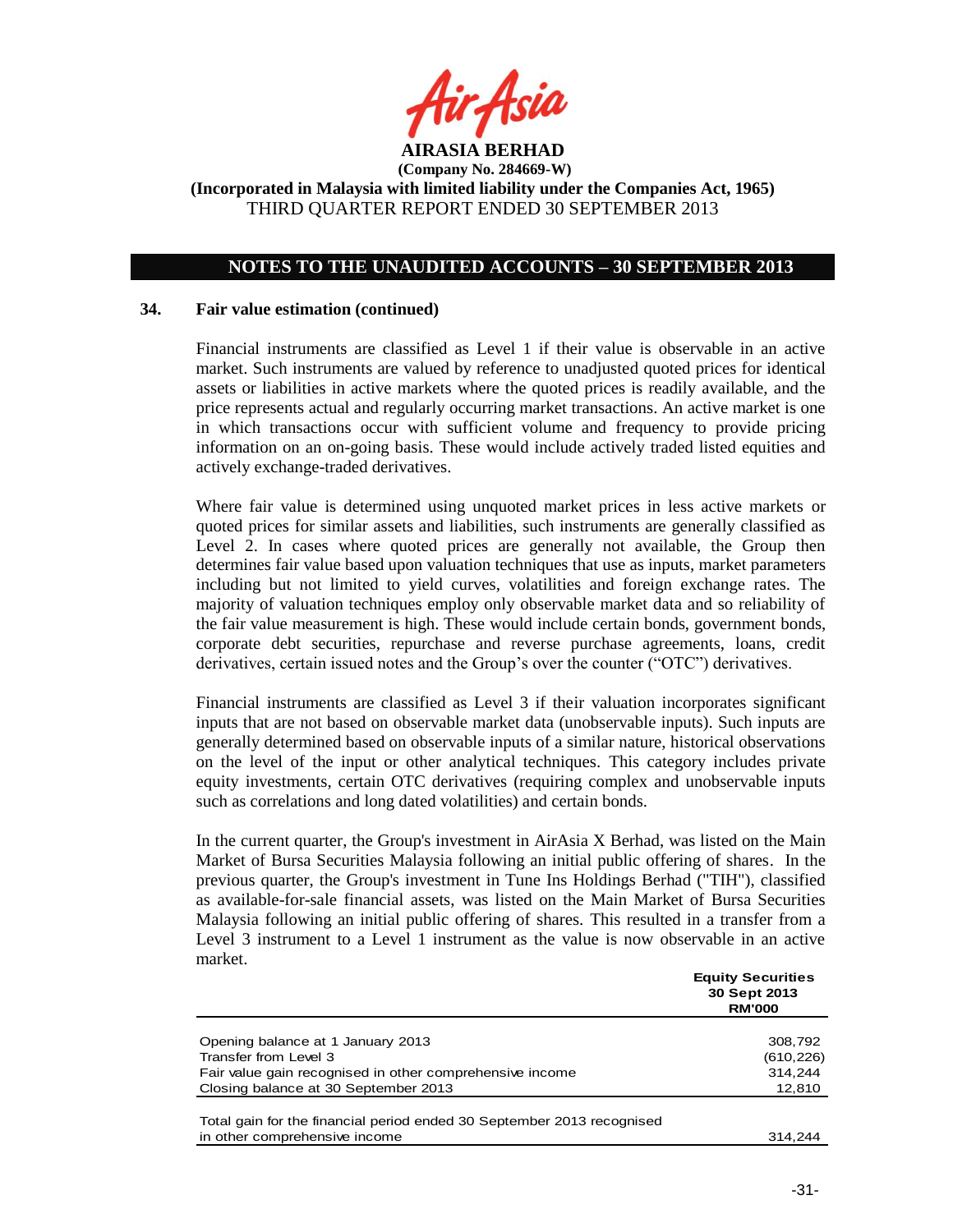

## **NOTES TO THE UNAUDITED ACCOUNTS – 30 SEPTEMBER 2013**

### **35. Material litigation**

As at 20 November 2013, there was no material litigation against the Group.

### **36. Proposed dividend**

The Directors do not recommend any dividend for the quarter ended 30 September 2013

## **37. Earnings per share**

### *(a) Basic earnings per share*

Basic earnings per share of the Group are calculated by dividing the net profit for the period by the weighted average number of ordinary shares in issue during the period.

|                                                                                         | <b>INDIVIDUAL QUARTER</b> |                       | <b>CUMULATIVE QUARTER</b> |                       |
|-----------------------------------------------------------------------------------------|---------------------------|-----------------------|---------------------------|-----------------------|
|                                                                                         | <b>Current</b>            | <b>Preceding Year</b> | Current                   | <b>Preceding Year</b> |
|                                                                                         | <b>Quarter</b>            | <b>Quarter</b>        | <b>Year to Date</b>       | to Date               |
|                                                                                         | <b>Ended</b>              | <b>Ended</b>          |                           |                       |
|                                                                                         | 30/9/13                   | 30/9/12               | 30/9/13                   | 30/9/12               |
| Net profit for the financial period<br>(RM'000)                                         | 35,482                    | 157,810               | 198,263                   | 486,200               |
| Weighted average number of<br>ordinary shares in issue for basic<br>EPS $(^{\circ}000)$ | 2,780,542                 | 2,779,056             | 2,780,542                 | 2,779,056             |
| for<br>share<br>Adjusted<br>options<br>granted $(000)$                                  | 2,061                     | 3,204                 | 2,061                     | 3,204                 |
| Adjusted<br>weighted<br>average<br>number of ordinary shares ('000)                     | 2,782,603                 | 2,782,260             | 2,782,603                 | 2,782,260             |
| Basic earnings per share (sen)<br>Diluted earnings per share (sen)                      | 1.3<br>1.3                | 5.7<br>5.7            | 7.1<br>7.1                | 17.5<br>17.5          |